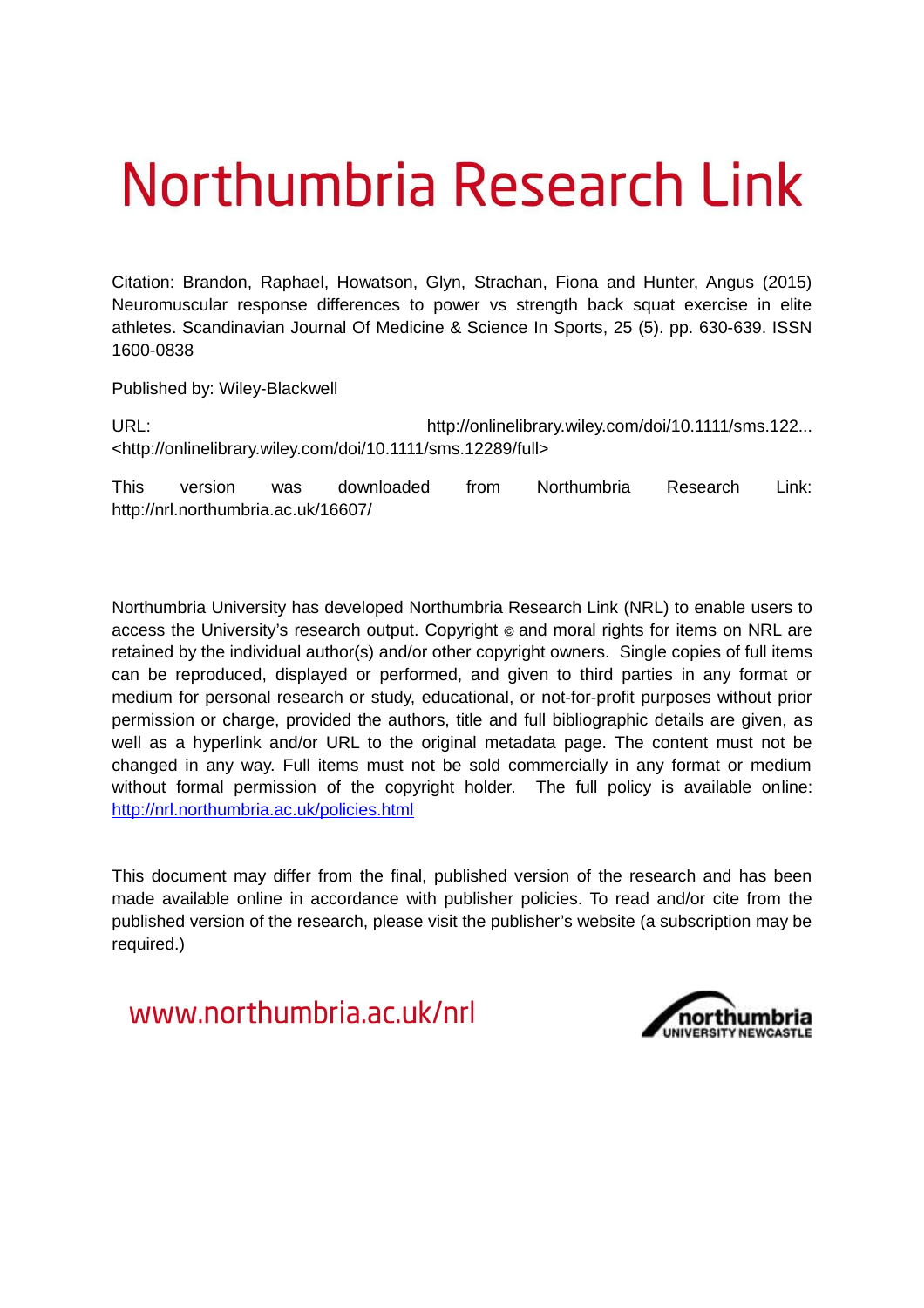```
1 Neuromuscular response differences to power versus strength back squat exercise in 
 2 elite athletes 
 3 
 4 
 5 
 6 
 7 
 8 
 9 
10 Raph Brandon 18211 Glyn Howatson 3&4
      Fiona Strachan 5
12 
      Angus M Hunter<sup>2</sup>
13 
14 
15 
16 1. English Institute of Sport, Marlow, UK.
17 2. School of Sport, University of Stirling, Stirling, UK. 
18 3. Faculty of Health and Life Sciences, Northumbria University, Newcastle, UK. 
19 4. Water research Group, School of Environmental Sciences and Development, 
20 Northwest University, Potchefstroom, South Africa. 
21 5. Institute of Aquaculture, University of Stirling, Stirling, UK. 
22 
23 Running head: EMG, power, interpolated twitch force 
24 
25 
26 
27
```
 

- Address for correspondence
- Dr AM Hunter,
- Room 3A77,
- University of Stirling,
- Stirling,
- FK9 4LA,
- Scotland.
- $40 \quad \text{m}$ : +44 (0) 1786 466497
- Fax: +44 (0) 1786 466919
- E- $\boxtimes$ : [a.m.hunter1@stir.ac.uk](mailto:a.m.hunter1@stir.ac.uk)
-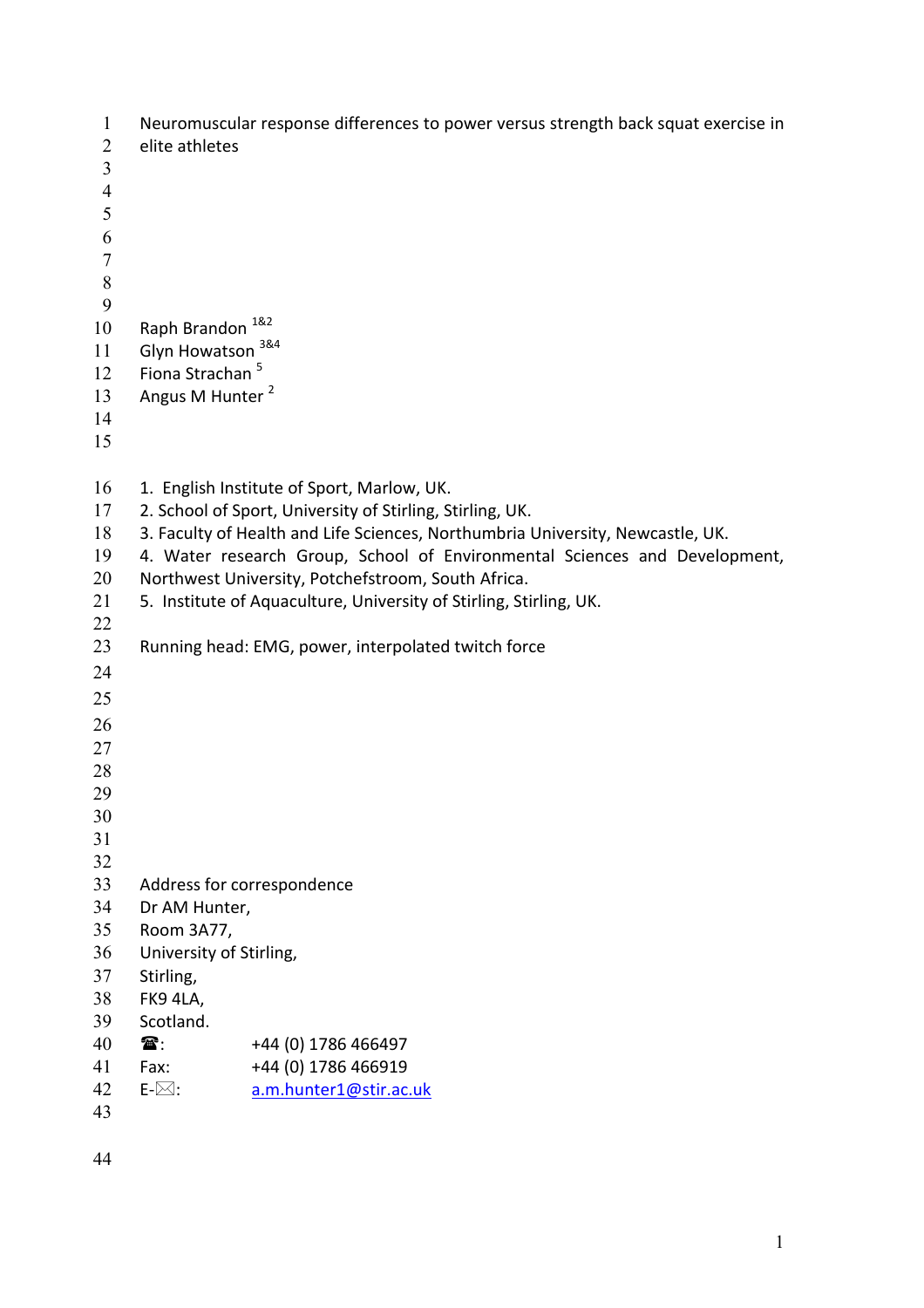#### **Abstract**

2 The study's aim was to establish the neuromuscular responses in elite athletes 3 during and following maximal 'explosive' regular back squat exercise at heavy, moderate and light loads. Ten elite track and field athletes completed 10 sets of 5 maximal squat repetitions on three separate days. Knee extension maximal voluntary isometric contraction (MVIC), rate of force development (RFD) and evoked peak twitch force (Pt) assessments were made pre- and post-session. Surface electromyography amplitude (RMS) and mechanical measurements were made continuously during all repetitions. The heavy session resulted in the greatest repetition impulse in comparison to moderate and light sessions (p<0.001), whilst the latter showed highest repetition power (p<0.001). MIVC, RFD and Pt force values were significantly reduced post-session (p<0.01), with greatest reduction observed after the heavy, followed by the moderate and light sessions accordingly. Repetition power significantly reduced during sets of the heavy session only (p<0.001), and greater increases in repetition RMS occurred during heavy session (p<0.001), followed by moderate, with no change during light session. In conclusion, this study has shown in elite athletes that the moderate load is optimal for providing a neuromuscular stimulus but with limited fatigue. This type of intervention could be potentially used in the development of both strength and power in elite athletic populations.

#### **Keywords:**

Neuromuscular, Resistance Exercise, Strength Training, Fatigue, Surface Electromyography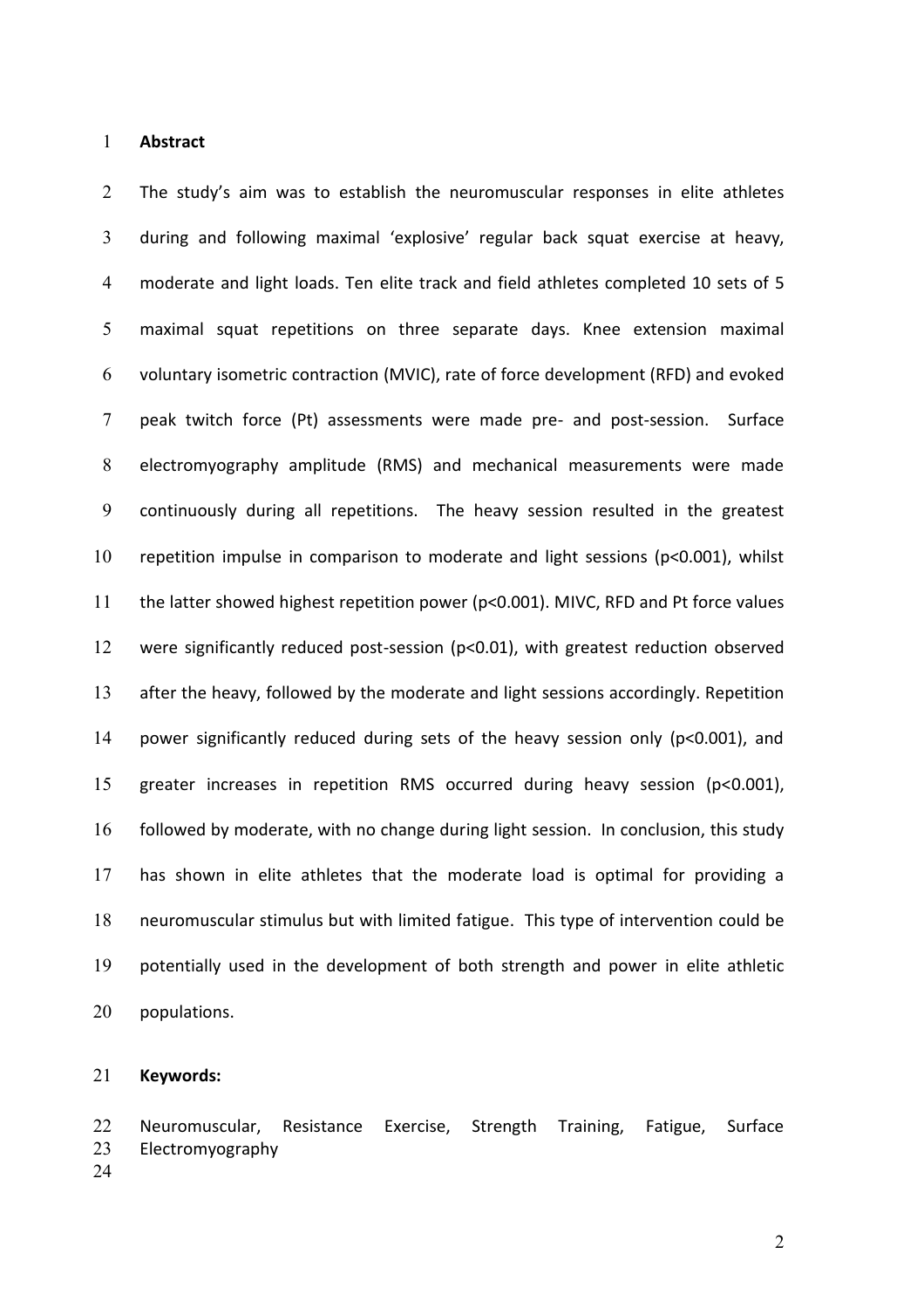**Introduction** 

Elite athletes perform different types of resistance exercises, to gain specific physical adaptations. For example, training for increasing muscle strength, involves lifting heavier loads i.e. 80 – 95% of 1 repetition maximum (RM) at a slower velocity (Aagaard et al. 2002; Campos et al. 2002). Conversely, to increase muscle power, the correct load selection is required to enable optimal velocity, according to the force-velocity-power relationship (Lynn and Noffal 2013). As such, the load is comparatively lighter (i.e. 50-60% of 1RM) than loads used for strength development training (Cronin et al. 2000, 2003).

When exploring some of the involved physiological mechanisms during and following differing types of resistance exercise; it is thought that neuromuscular fatigue related to central activation, or reduced neural drive, may be indicative of the necessary stimulus for enhanced muscle activation and ultimately maximum strength development (Häkkinen 1994). Furthermore, acute neuromuscular responses indicated by an increase in surface electromyographic (sEMG) signals during resistance exercise are purported to signify greater motor unit recruitment, and hence provide the neuromuscular stimulus required for adaptation (Pincivero et al. 2006; Ahtiainen and Häkkinen 2009; González-Izal et al. 2010).

22 The neuromuscular and fatigue responses to power and strength type sessions, have been studied in recreational athletes (Häkkinen 1994; Ahtiainen and Häkkinen 2009; Smilios et al. 2010) providing an indication of what might occur in elite populations; nevertheless, there is a paucity of information in elite populations. Importantly,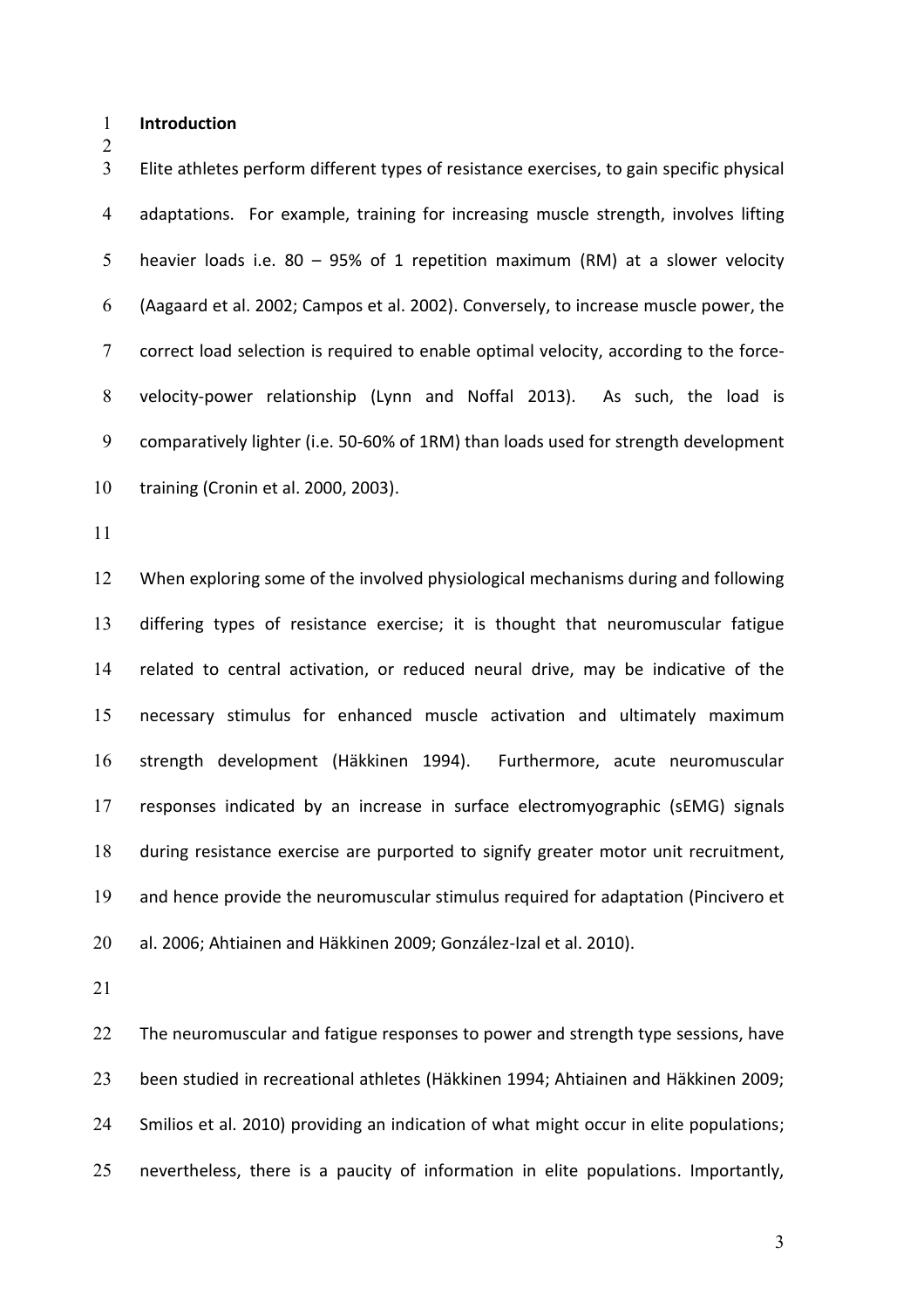these populations elicit relatively greater acute responses to resistance exercise (Ahtiainen and Häkkinen 2009), which maybe due to enhanced tolerance (Fry et al. 1994) provided by greater capacity to recruit additional motor units (Häkkinen et al. 1998; Aagaard et al. 2002; Aagaard 2003). Elite athletes commonly perform resistance exercise sessions using a variety of speeds and intensities (Schmidtbleicher 1992) to stimulate specific adaptations relevant to their event. Explosive lifting across a range of loads is also performed to optimise rate of force development (RFD) capabilities (Newton et al. 1997), which is important to improve athletic performance. Interestingly, literature relating to neuromuscular fatigue are based on indirect or limited evidence, as central fatigue cannot be assumed solely from changes in sEMG (Søgaard et al. 2006). However, specific measures such as central activation ratio (CAR) and evoked peak twitch force (Pt) can provide valuable information regarding central (e.g. motor neuron firing) and peripheral (e.g. excitation-contraction coupling) neuromuscular components of fatigue (Kent-Braun 1999).

To our knowledge, no studies have examined the within-session responses, or post-session neuromuscular fatigue in response to resistance exercise sets of explosive squat exercises performed with a range of loads. This is of particular interest to elite 20 athletes that commonly perform explosive squat exercises, with a variety of loads to improve both power and maximum strength (Moss et al. 1997). It has also been 22 proposed that the explosive effort required to move a load as fast as possible results in enhanced neuromuscular activation that is critical to develop both power and maximum strength (Behm and Sale 1993). Therefore, explosive lifting execution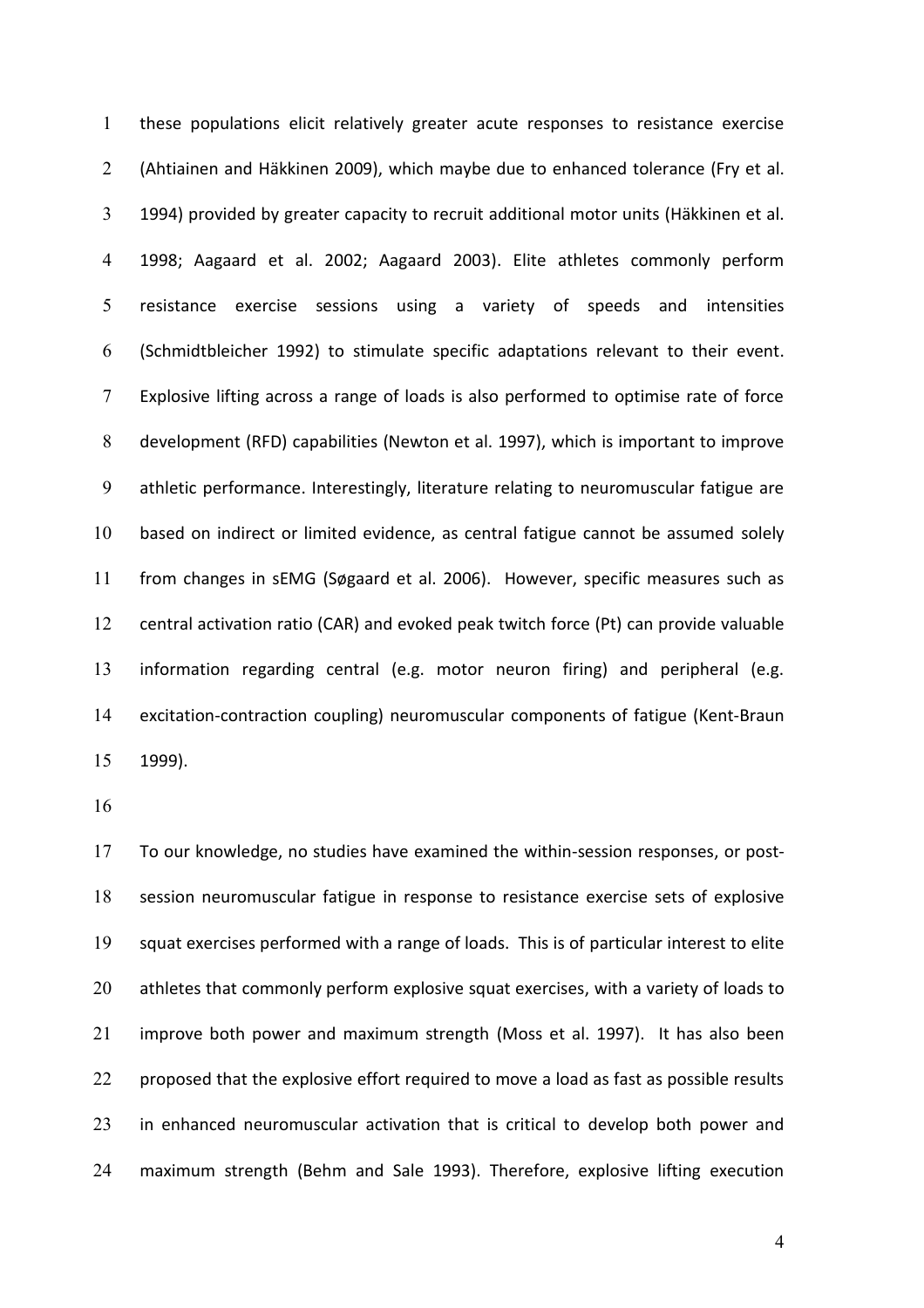could influence the neuromuscular responses and hence further our understanding 2 of the load that could optimise neuromuscular adaptation in this special population. As such, repetitive lifting of a heavier load will recruit more motor units at higher firing rates than a lighter load (De Luca 1997) and will result in earlier/greater fatigue due to less availability of non fatigued motor units to recruit (Dias da Silva and Gonçalves; Adam and De Luca 2005). Furthermore, the heavier load will take longer to lift than a lighter one (Perrine and Edgerton 1978; Gregor et al. 1979) resulting in greater time under tension which is likely to recruit a greater range of motor units (Burd et al. 2012) . In addition, possible greater alterations in ionic exchange and metabolite accumulation will result in reduced excitation-contraction (E-C) coupling to lower maximal force capacity (Allen et al. 2008), to contribute to premature fatigue. As such, it is likely that there is a central CNS strategy to alter neural recruitment, but it is also possible that, from the onset of fatigue, peripheral factors will contribute to any force decline. Therefore, there is limited evidence to be able to describe what the relative central peripheral contributions would be when comparing strength to power based training. Consequently, the aim of this study was to establish the neuromuscular responses during an explosive resistance exercise at 3 different loads designed to produce different power outputs in an elite athletic population. Specifically, we examine how RFD and maximal isometric voluntary 20 contraction (MIVC) change, along with other neuromuscular measures to assess the nature and magnitude of fatigue. We hypothesised, that explosive, heavy load 22 training will induce the greatest post-session central and relative peripheral fatigue and neuromuscular recruitment, during the exercise, when compared to the lighter loads.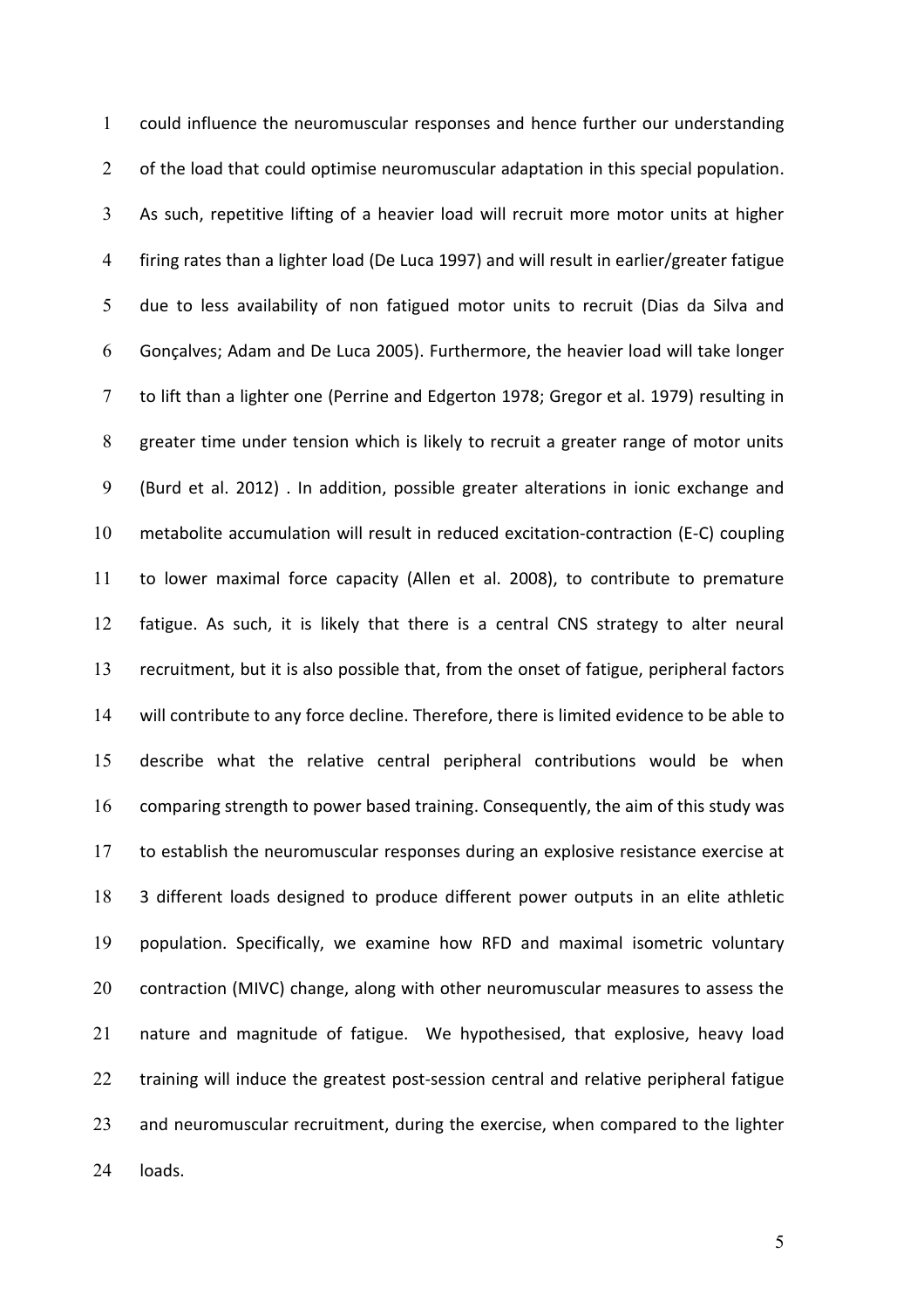**Methods** 

#### **Subjects**

Ten male elite strength and power athletes were recruited (Table I); all were international standard competitors in sprint track and field events and had produced 6 typical performances within 3 months of the study of 100 m sprint=  $\sim$ 10.25 s, javelin  $7 = 78.33$  m and triple jump =  $-17.23$  m. To put these performances into context, the International Association of Athletics Federation set qualification times and distances for London 2012 Olympics of 100m sprint 10.18 s(A) and 10.24 s(B); javelin 81.8 m(A) and 77.8 m(B) and; triple jump 17.20 m(A) and 16.85m(B). All of the athletes recruited for the study had a minimum of four years experience of regular squat exercise training. Each subject provided written informed consent following institutional research ethics committee approval.

#### **Experimental Design**

Familiarisation of all test procedures was performed, included 3-5 MIVCs to minimise the possibility of a learning affect on the subsequent test session days. On following days, comparisons of neuromuscular responses to moderate, heavy and then light loads were each performed as separate trials on 3 different days (but within a 2 weeks period) with at least one day of rest between sessions. This rest period ensured sufficient recovery to maintain the pre session MIVC on subsequent 22 sessions. The trials were done in this order so the moderate session would act as a controlled dose to provide a protective effective for any damage occurring during the subsequent heavy session. The light session was used finally to minimise any fatigue effects that could influence athletic commitments following completion of all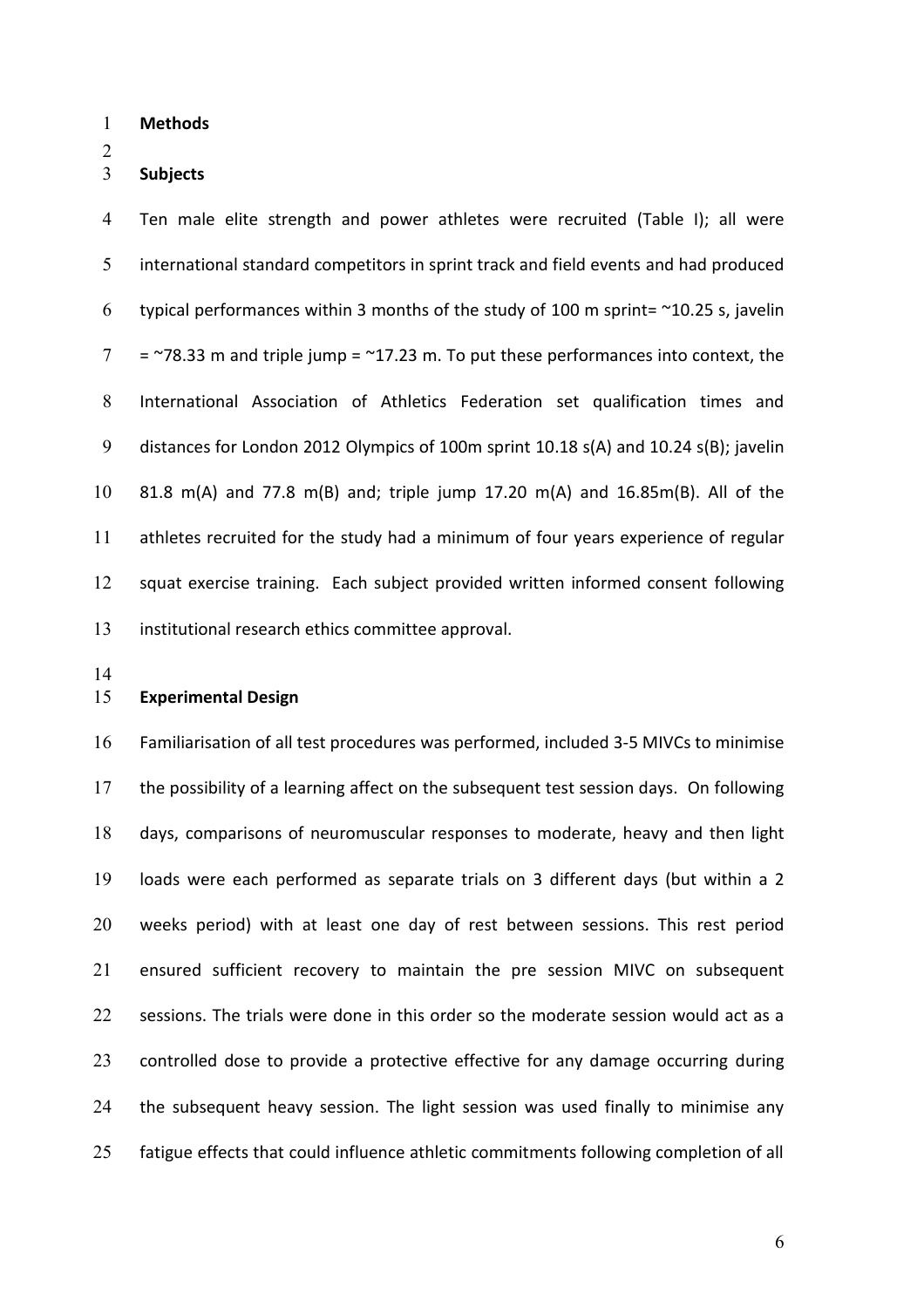1 3 trials. The protocol consisted of 10 sets of 5 repetitions "high intensity" (explosive concentric phase) barbell back squat exercise. Participants arrived at the testing centre at 08:00 hours following a 12 hour fast and consumed a standardised breakfast. As the study took place during the summer athletics competition season no resistance exercise took place between trials, only low intensity specific event training with a minimum period of complete rest 24 hours prior to arrival. The warm up consisted of 10 minutes (at 100 W) of cycling on an ergometer (Keiser M3, Keiser Corp, USA). Subjects then performed muscle function measures pre, mid (5 sets) and post exercise back squat session (Figure 1).

- 
- 

#### **Muscle Function**

Subjects were seated and secured in to an isokinetic dynamometer according to the manufacturers recommendations for the assessment of knee extension (Kin Com, Chattanooga, USA); briefly, the hip angle was 90° and the knee was secured at a 70°, where 0° was full extension. The exact position for each participant was recorded and replicated on subsequent testing sessions. Whilst in this set up the subjects performed evoked peak twitch force (Pt), MIVC (including RFD) and CAR.

*Evoked peak twitch force (Pt)* 

Whilst positioned in the dynamometer subjects performed evoked peak twitch force (Pt), MVC (including RFD) and CAR. Two 4 x 8 cm electrical stimulation pads (Campbell Medical, UK) were attached to the proximal medial thigh aligned over the femoral nerve and over the greater trochanter (Nybo and Nielsen 2001; Lattier et al.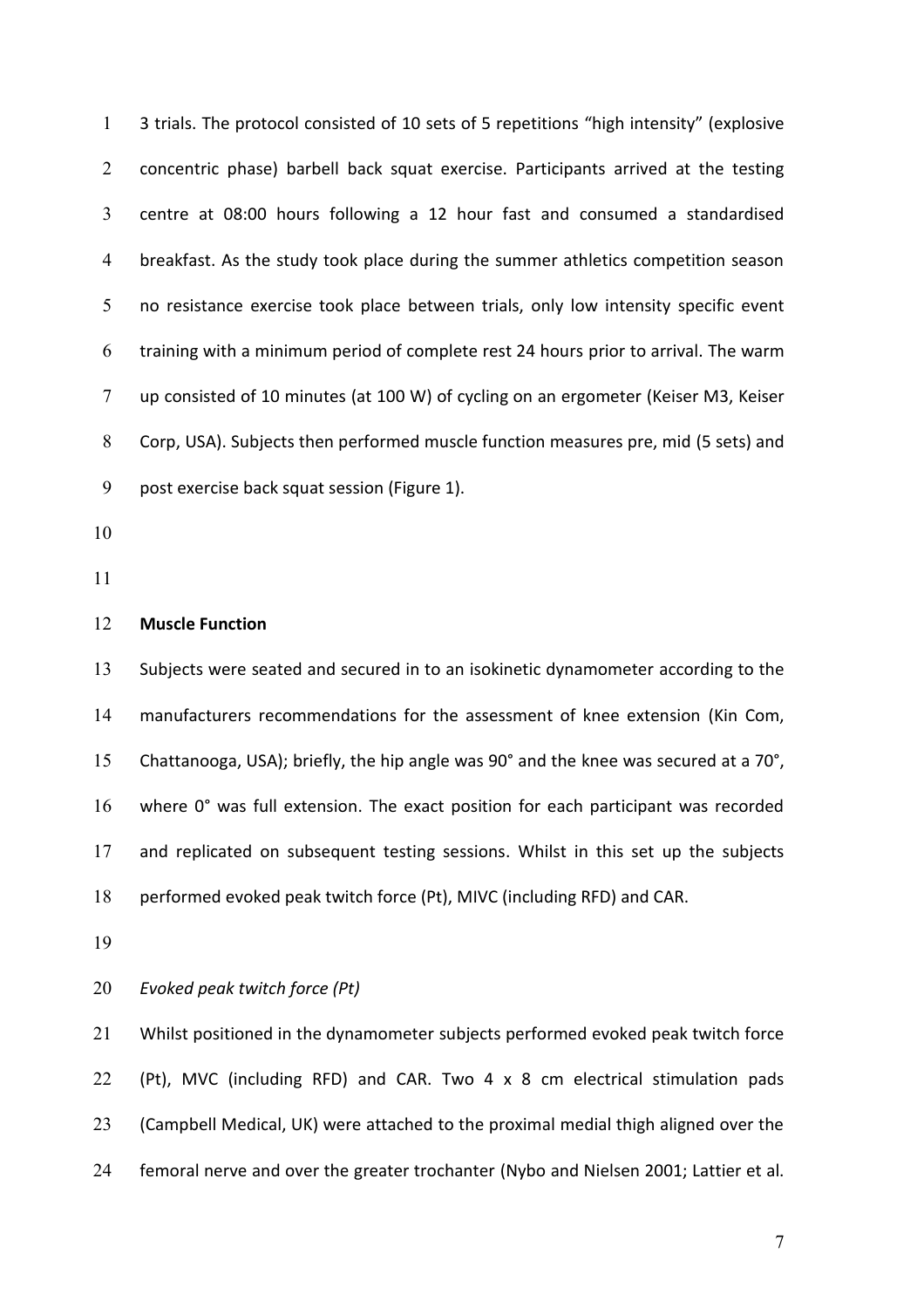2004). The femoral nerve was located by identifying the femoral artery and placing 2 the electrode approximately 2 cm laterally. Then the electrode was repositioned, until the optimal stimulation site was located by observing twitch response magnitude. Pt was assessed using a stimulator (StimISOC, Biopac Systems Inc, USA) to deliver sub-maximal single triangular pulses of 35 ms with a maximum constant of 200 V to the passive quadriceps as described previously (Markovic et al. 2004; Zory et al. 2010). Participants were instructed to relax the leg muscles and not anticipate the shock, so the full effect of the stimulation could be recorded. Pt values were taken as the peak change in force from pre-stimulated values recorded by the dynamometer.

*Maximal Voluntary Isometric Contraction (MIVC) and Central Activation Ratio (CAR)*  Subjects performed three warm up contractions, with increasing intensity followed by 3 X 7 s MIVCs with 60 s rest between efforts. The CAR assessment occurred during one of the MIVC trials, chosen at random and without warning. Subjects were percutaneously stimulated with a 250 ms 100 Hz tetanic pulse train (Nybo and Nielsen 2001), at the voltage pre-determined during the familiarisation session. The stimulation occurred six seconds into the MIVC test, with subjects instructed and coached to maintain consistent force levels during the stimulation (Kent-Braun and Le Blanc 1996). The trial resulting in the best peak force value was taken to represent MIVC force. Peak force was processed as the mean value from a 200 ms window centred on the peak force value. The same 200 ms interval was used to process pre trial MIVC RMS and also used as the reference sEMG value for normalisation.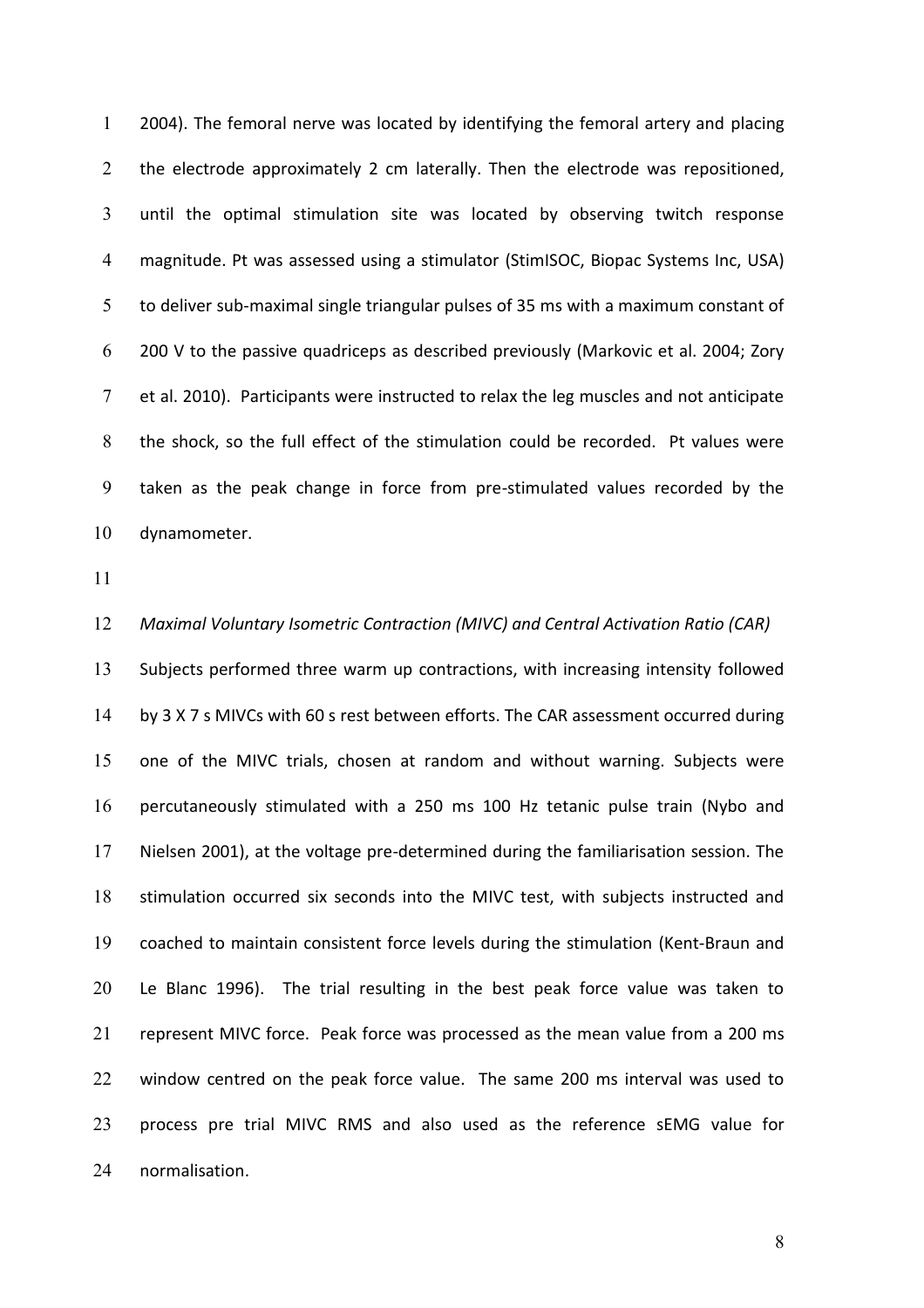| $\overline{2}$ | The CAR value was obtained from the ratio of peak voluntary force (prior to the      |
|----------------|--------------------------------------------------------------------------------------|
| 3              | stimulation) to the peak stimulated force; where CAR = (MIVC force / superimposed    |
| 4              | stimulated force) x 100; (Kent-Braun and Le Blanc 1996; Nybo and Nielsen 2001). The  |
| 5              | RFD was calculated from the MIVC as the average slope of the force profile from 0-   |
| 6              | 50, 0-100, 0-200 and 0-300ms (Aagaard et al. 2002). The onset of muscle contraction  |
| $\tau$         | was defined as the point at which the force curve exceeded the baseline level by 5%  |
| 8              | of MIVC (Blackburn, et al 2009). Baseline resting torque was computed by taking the  |
| 9              | average reading over 0.5s, starting 1s before the onset of muscle contraction for    |
| 10             | MIVC.                                                                                |
| 11             |                                                                                      |
| 12             | Counter movement jump (CMJ)                                                          |
| 13             | Three maximal counter movement jumps (CMJ) were performed with a 30 s pause          |
| 14             | between each. Subjects held a wooden pole upon their shoulders during the jump       |
| 15             | to remove any extraneous movements from the arms (Markovic et al. 2004) and to       |
| 16             | attach a linear position transducer device (Celesco PT5A, USA) for measurement of    |
| 17             | jump height displacement.                                                            |
| 18             |                                                                                      |
| 19             | <b>Back Squat</b>                                                                    |
| 20             | The barbell load during the heavy session was determined during the familiarisation  |
| 21             | session. Full squats were defined by the hips descending below the level of the knee |
| 22             | at the bottom of the movement (Newton 2006). Subjects performed a series of          |
| 23             | incrementally loaded sets of five repetitions and rated the intensity of the load    |
| 24             | against the active muscle RPE, with descriptive anchors provided at RPE = 11 and 20  |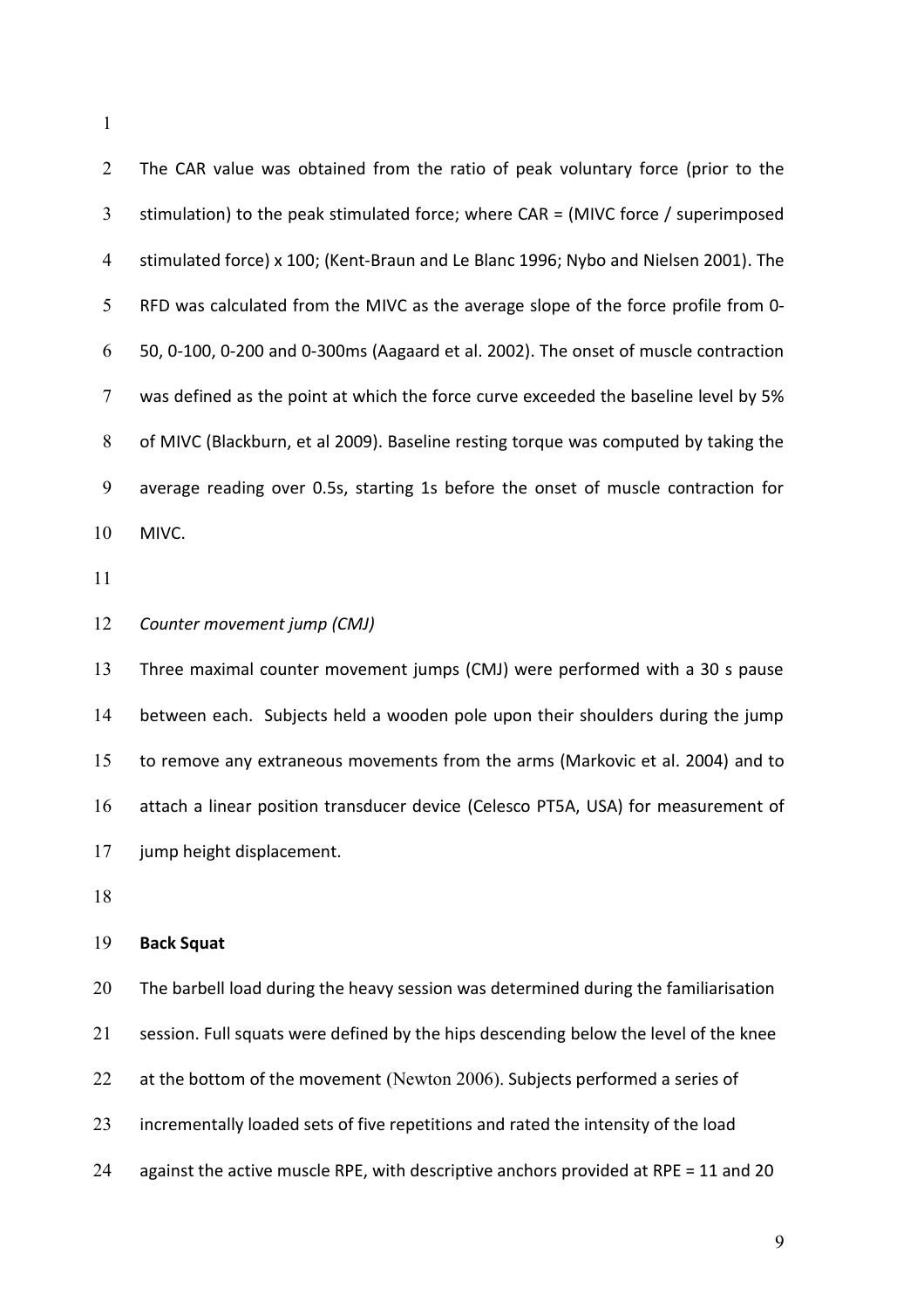| 1              | (Gearhart et al. 2001). This scale has been shown to be a consistent method of          |
|----------------|-----------------------------------------------------------------------------------------|
| 2              | assessing strength exercise intensity (Gearhart et al. 2001), giving exercise loads     |
| 3              | relative to maximum capabilities (Gearhart et al. 2002; Lagally and Amorose 2007).      |
| $\overline{4}$ | The exercise load used in the heavy intensity squat trials corresponded to an active    |
| 5              | muscle RPE = 16 or 17 (very hard). This method resulted in a mean $\pm$ SD barbell load |
| 6              | of $129 \pm 22$ kg in the heavy session. Based upon the subjects' current repetition    |
| $\overline{7}$ | maximum squat load, this was equivalent to $6 \pm 1$ repetition maximum load, or ~85%   |
| 8              | of maximum (Shimano et al. 2006). During the moderate and light sessions, subjects      |
| 9              | lifted 75% and 50% of heavy session load, respectively, of the system mass terms.       |
| 10             | System mass was defined as the total barbell and 88% body mass which was                |
| 11             | assumed to be involved in the squat, as the remaining 12%, comprising the shank         |
| 12             | and foot segments, do not move vertically during this action (Zatsiorsky et al. 1990).  |

Using a standard squatting procedure (Brandon et al. 2011); during heavy and moderate sessions, subjects squatted down at a controlled speed in time to a metronome, emitting audio pulses at 1 Hz followed by an upward explosive maximal effort. During the light session, subjects performed the eccentric and concentric repetition cycle as fast as possible; however, subjects were instructed not to jump, so that repetition speed was optimised. This protocol is the type typically used for training of elite athletes whereupon to ensure maximum intensity of effort during the light load it is important to execute fast up and down phases of the squat. Whereas, to do the same during the heavier loads would be considered contraindicated due to the higher probability of incurring an injury during the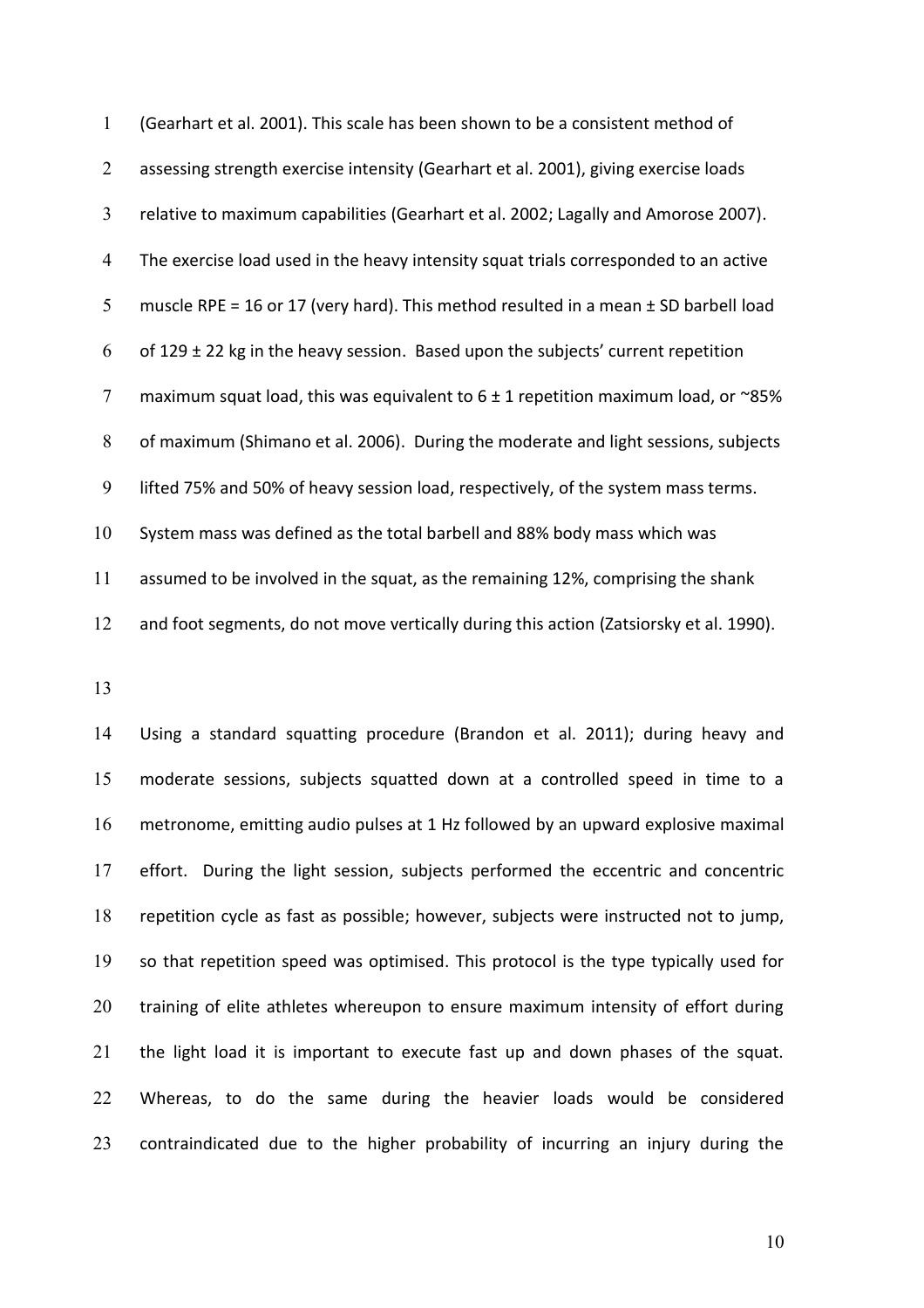eccentric phase, hence why it is important to control the eccentric phase. Blood lactate was assessed from earlobe capillary puncture using a portable device  $\frac{3}{10}$  (LactatePro LT-1710, ArkRay Inc., Kyoto, Japan) at rest and after the 5<sup>th</sup> and 10<sup>th</sup> set. On completion of each training session, subjects provided an overall Rating of Perceived Exertion (RPE) (Borg 1973).

- 
- **Squat Kinematics**

 Knee angle was captured during the squat using a flexible electrogoniometer (TDA-100, Biopac Systems Inc., USA) attached to the lateral aspect of leg. The knee angle measurements were used to determine the beginning and end of the concentric 12 phase of the squat ensuring consistency of the period from which mean power and RMS values were processed between subjects and across sessions as described previously (Brandon et al. 2011). Barbell displacement data was also measured using the aforementioned linear position transducer and subsequently power was 16 calculated using the system's software (AcqKnowledge ® 3.8.1, Biopac Systems Inc., USA): where, Force (load) = System mass x (Acceleration + 9.812), then, Power = Force (load) x Velocity. Power was processed as the mean power value from the time interval defined by maximum to minimum knee angle values as the barbell was being lifted upwards. 

**sEMG** 

24 SEMG was recorded during the MIVC and continuously throughout the back squat sessions. Following shaving, abrading and cleaning with alcohol swabs a pair 10 mm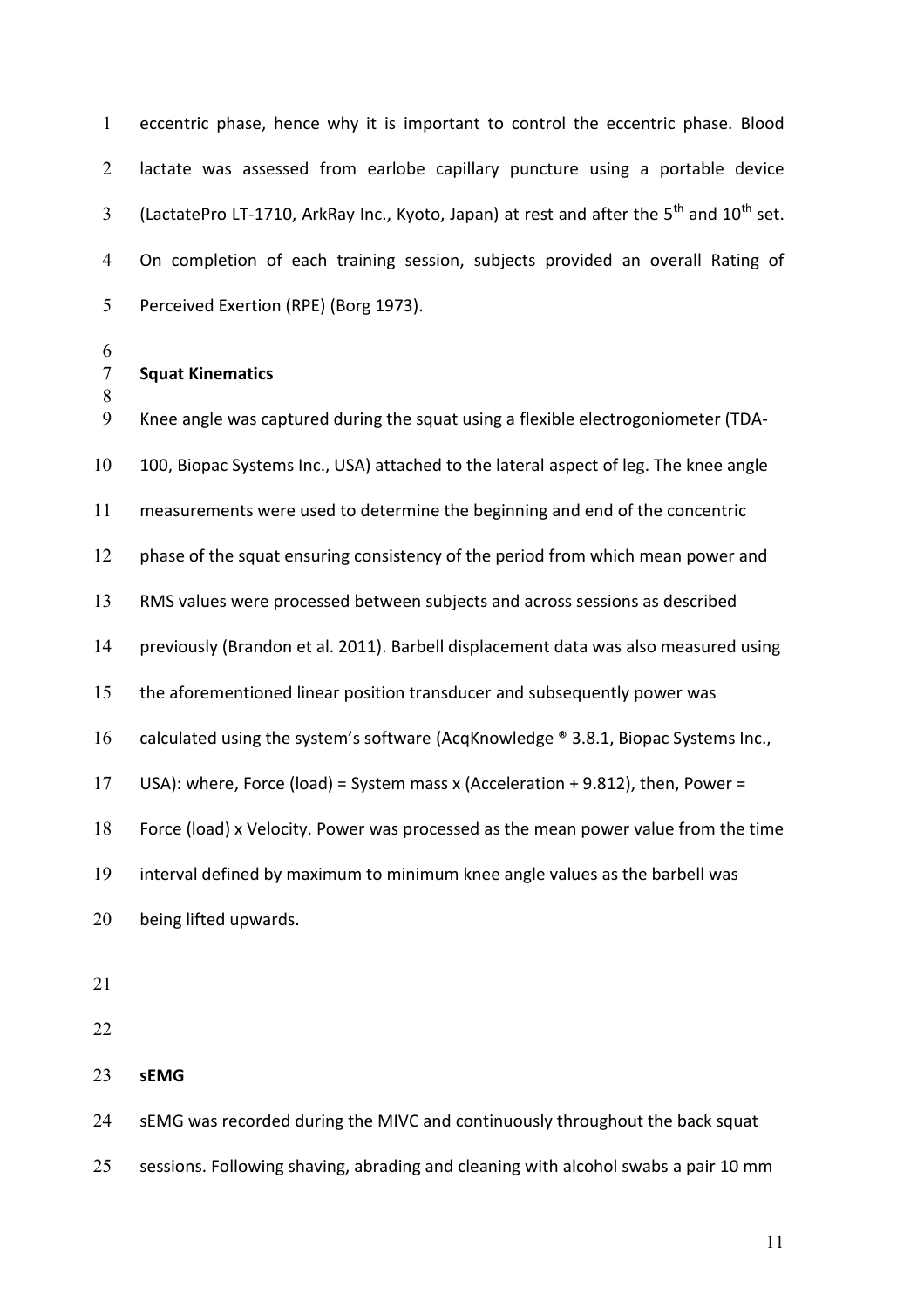| $\mathbf{1}$   | diameter electrodes (PNS Dual Element Electrode; Vermed, Vermont, USA), with 10      |
|----------------|--------------------------------------------------------------------------------------|
| $\overline{2}$ | mm inter-electrode distance, was secured to the right vastus lateralis and biceps    |
| $\mathfrak{Z}$ | femoris (BF) muscle in accordance with the Surface ElectroMyoGraphy for the Non-     |
| $\overline{4}$ | Inva- sive Assessment of Muscles (SENIAM) guidelines (Hermens et al. 2000).          |
| 5              | Raw sEMG was selected from the beginning to the end of the concentric phase of       |
| 6              | the squat as defined by maximum and minimum knee angles. From this sEMG              |
| $\tau$         | amplitude was determined by transferring the raw signal to root mean square          |
| 8              | (RMS), which was obtained via bespoke sEMG amplifiers (Biopac Systems Inc., Santa    |
| $\mathbf{9}$   | Barbara, USA). The sEMG data was sampled at 2000 Hz and automatically anti-          |
| 10             | aliased and filtered using a 1 Hz - 500 Hz band pass filters. RMS was processed from |
| 11             | the sEMG amplitude, using a 100 ms moving window and averaged at 10 Hz. RMS          |
| 12             | values during barbell squat repetitions and MVC and RFD were normalised to a         |
| 13             | reference RMS value captured during pre trial MVC; specifically from the average of  |
| 14             | the concentric phase of each movement (Brandon et al. 2011).                         |
| 15             | Within-set RMS was normalised to the first repetition of each set. To determine the  |
| 16             | influence of antagonistic activity under fatigue, RMS was also measured during the   |
| 17             | knee extension MIVC and squat exercise from the BF muscle (De Luca 1997; Weir et     |

- al. 1998; Hassani et al. 2006; Zory et al. 2010).
- 

## **Statistical methods and analysis**

Statistics were performed using Minitab 15 software (USA), which reports statistics 22 to nearest three decimal places; all data were expressed as mean  $\pm$  SD and statistical significance was accepted at p<0.05.. To compare differences between sessions and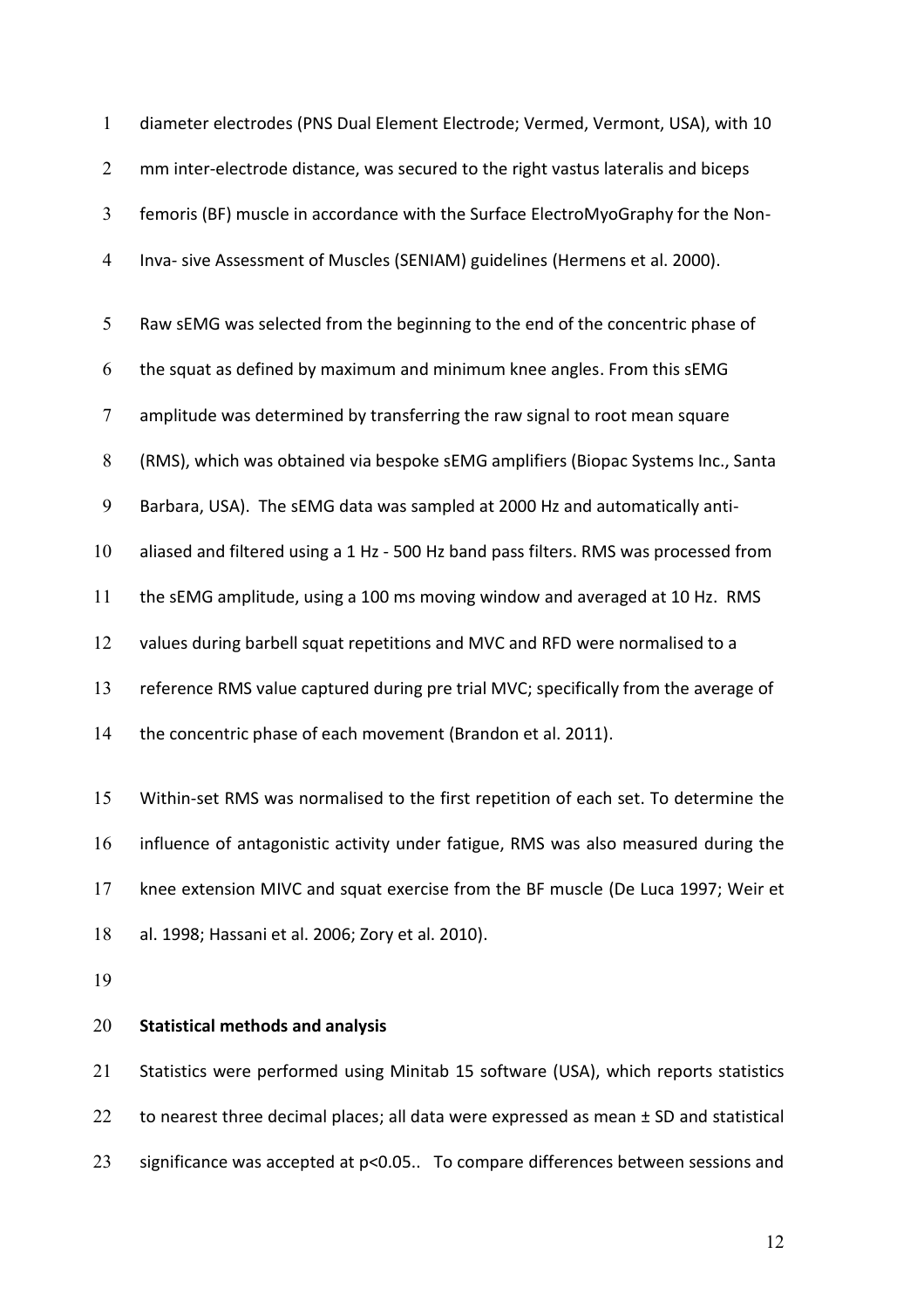time a two factor repeated measures ANOVA test (session x time) was processed for MIVC, RFD, RFD: MIVC ratio, VL and BF RMS during MVC, VL RMS during RFD, CAR, Pt, CMJ height, and lactate. To compare session characteristics, a two factor ANOVA test (session x set) was processed for power, impulse, and repetition duration. To compare session differences in repetitions within sets and between exercises a three-factor ANOVA test (session x set x rep) was processed for RMS amplitude and power. For brevity these variables were used from sets 1, 5 and 10 only. Where 8 necessary, effects were followed by *post-hoc* Tukey's tests. Due to methodological issues, not all measurements of evoked twitch and CAR assessments were recorded. Therefore, two factor ANOVA was performed with eight subjects for Pt and CAR.

**Results**

#### **Power and work during back squats**

As expected, repetition power (Table II) significantly (F=1361.6, p<0.001) increased across loads from heavy, to moderate and then light. Within each of the 3 sessions only the heavy load significantly (F=8.9, p<0.001) declined by sets 5 and 10 (Table II and Figure 2B). As such repetition duration (F=1694.5, p<0.001) and impulse (F=2387.3, p<0.001) were also significantly greater with increased session load (Table II).

#### **sEMG during back squats**

21 VL sEMG increased (p<0.01) within the sets as the repetitions progressed for all 3 loads. However, it was only during sets 5 and 10, significant increases were only shown with the heavy (p<0.01) and moderate (p<0.05) loads; the light load showed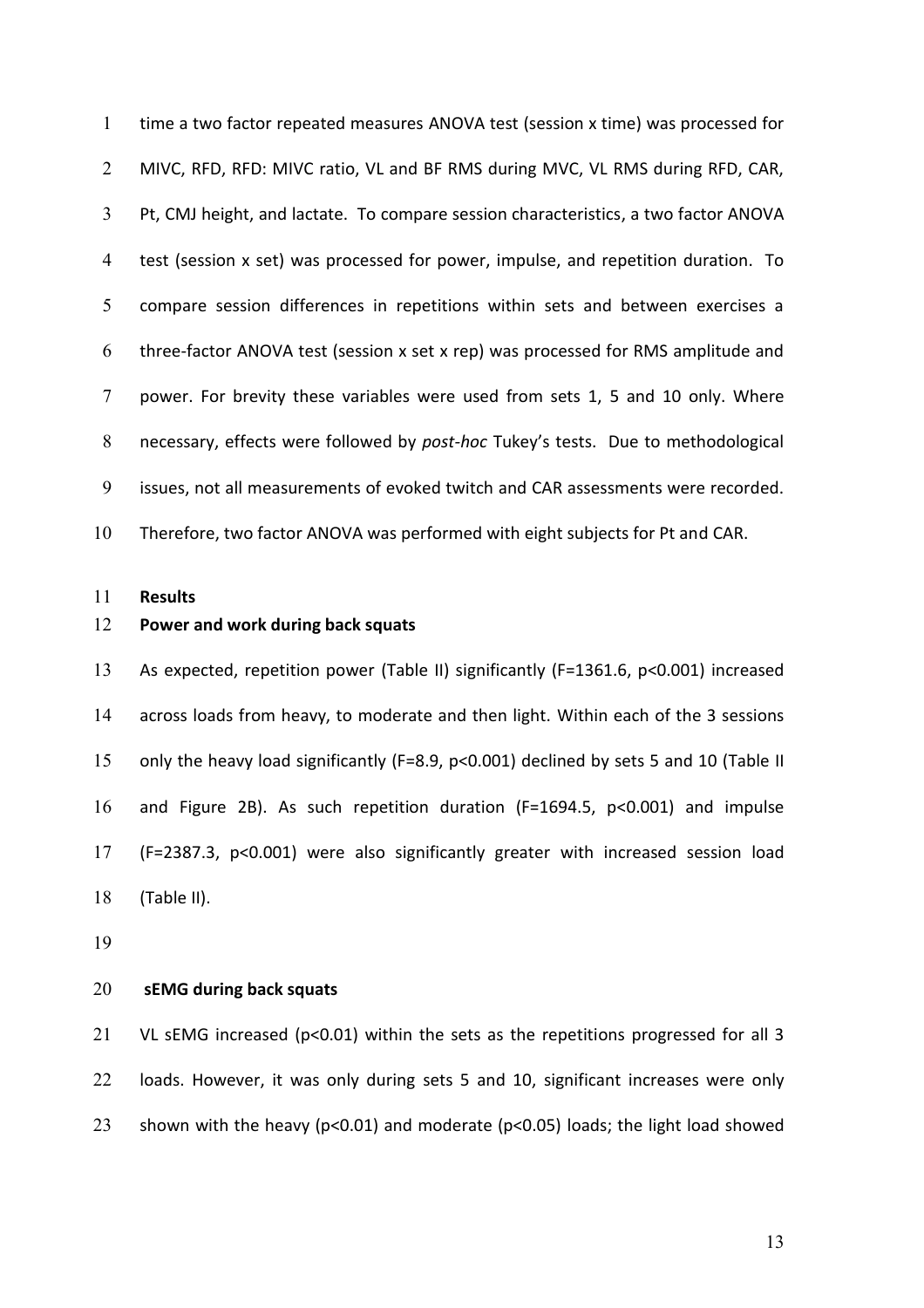no significant increases (Figure 2A). No differences were shown for BF sEMG between loads and across reps and sets.

- 
- 

### **Muscle function tests**

MIVC significantly (p<0.001) declined across pre, mid and post sessions for the heavy (13%) and moderate (9%) but not light loads (Table III and Figure 3B). However, RFD significantly, (p<0.001) declined across pre, mid and post sessions for all 3 loads with the heavy session declining by 28% in comparison to 13 and 15% for the respective moderate and light sessions (Figure 3A).

Pt significantly declined across pre- to post- heavy (p<0.01) and moderate (p<0.05) 13 but not the light session (Table III). No significant differences were found for CAR and CMJ height within or between sessions. There was a significant reduction across all sessions combined for VL RMS during MIVC (F=7.9, p=0.001) and VL RMS during RFD (F=3.7, p=0.034) (Table III).

#### **Lactate and RPE**

19 Lactate was significantly greater (F=57.0, p<0.001) than the baseline (0.9  $\pm$  0.3 20 mmol.L<sup>-1</sup>) for post heavy and moderate (4.9  $\pm$  2.5 and 2.6  $\pm$  1.7 mmol.L<sup>-1</sup> 21 respectively), but not for the light session (1.8  $\pm$  0.9 mmol.L<sup>-1</sup>). Post session RPE 22 scores significantly (F=50.8, p<0.001) increased along with load showing  $11.3 \pm 2.4$ , 23 13.3  $\pm$  1.8 and 16.5  $\pm$  0.9, for light, moderate and heavy loads respectively.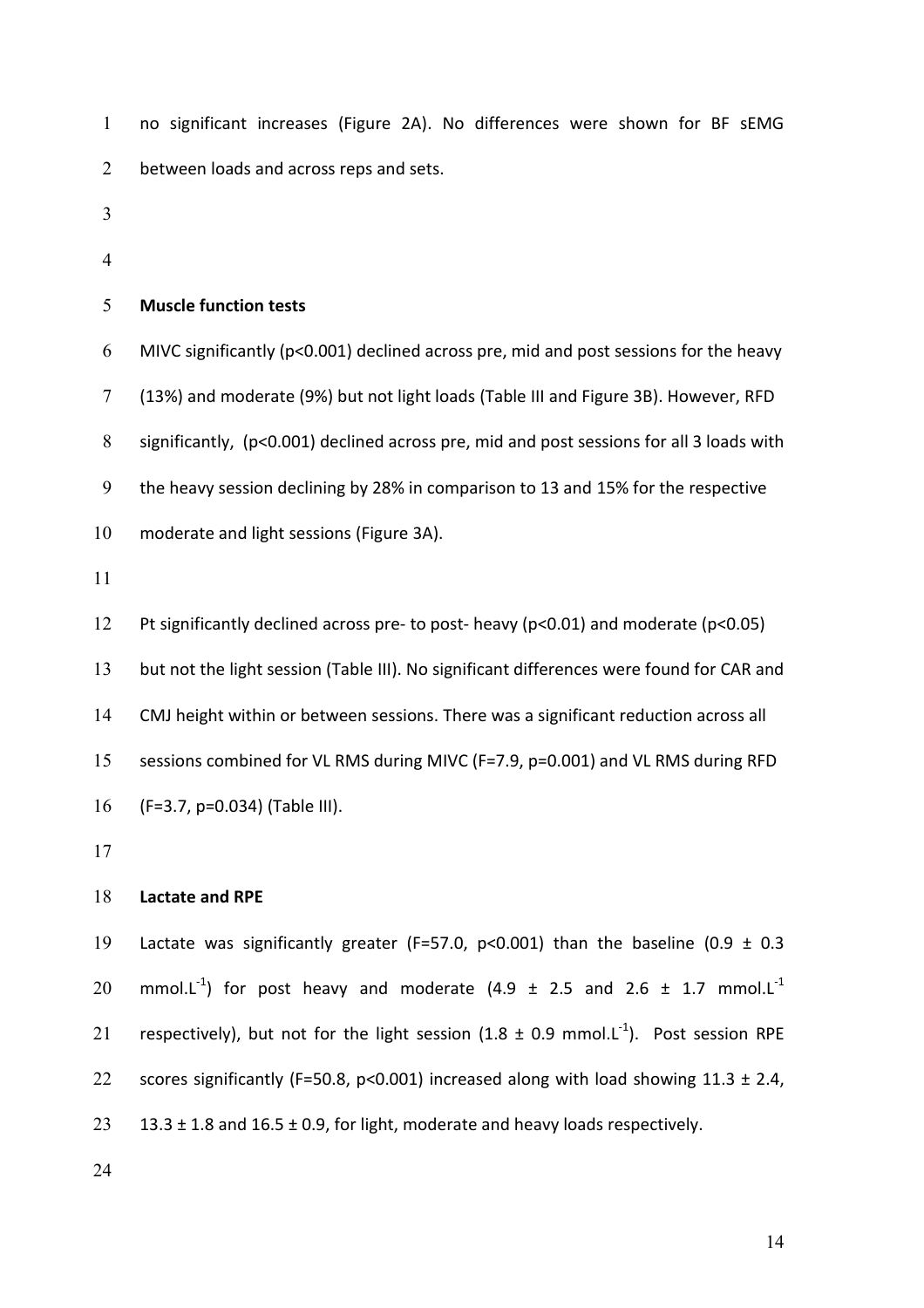#### **Discussion**

This study is the first to characterise the neuromuscular response during and following resistance exercise that elite athletic populations typically engaged in. This work provides novel information on resistance training prescription for elite, strength and power-trained populations. As hypothesised the heavy load produced the least power whereas the light load produced the most power during the back squat. Back squat repetition power, within the sets, declined for the heavy load but was maintained in the moderate and light loads. This caused a greater decline in MIVC post session when compared to the moderate and light loads.

#### *sEMG during squats*

12 VL sEMG recorded during the squats increased for the heavy and moderate loads 13 across all 3 sets, whereas although the light load increased in the  $1<sup>st</sup>$  set, it only 14 showed negligible increases in the  $5<sup>th</sup>$  and  $10<sup>th</sup>$  sets. Therefore, it is possible that these increases observed during the heavy and moderate loads (sets 5 and 10) were caused from the recruitment of larger (type II) non-fatigued motor units to compensate for the smaller (type I) fatigued units (Dias da Silva and Gonçalves; Adam and De Luca 2005), which is indicative of submaximal fatigue (Moritani et al. 1986). In addition, the greater time under tension for the heavier loads (Table II) will result in recruitment of a greater range of available motor units (Burd et al. 2012), which will also contribute to the increased sEMG observed. However, it is evident 22 that a possible neural compensation strategy was only effective in maintaining 23 power in the moderate and not the heavy session. The residual impact of this fatigue was shown by a greater reduction in MVC and RFD following the heavy session. Also,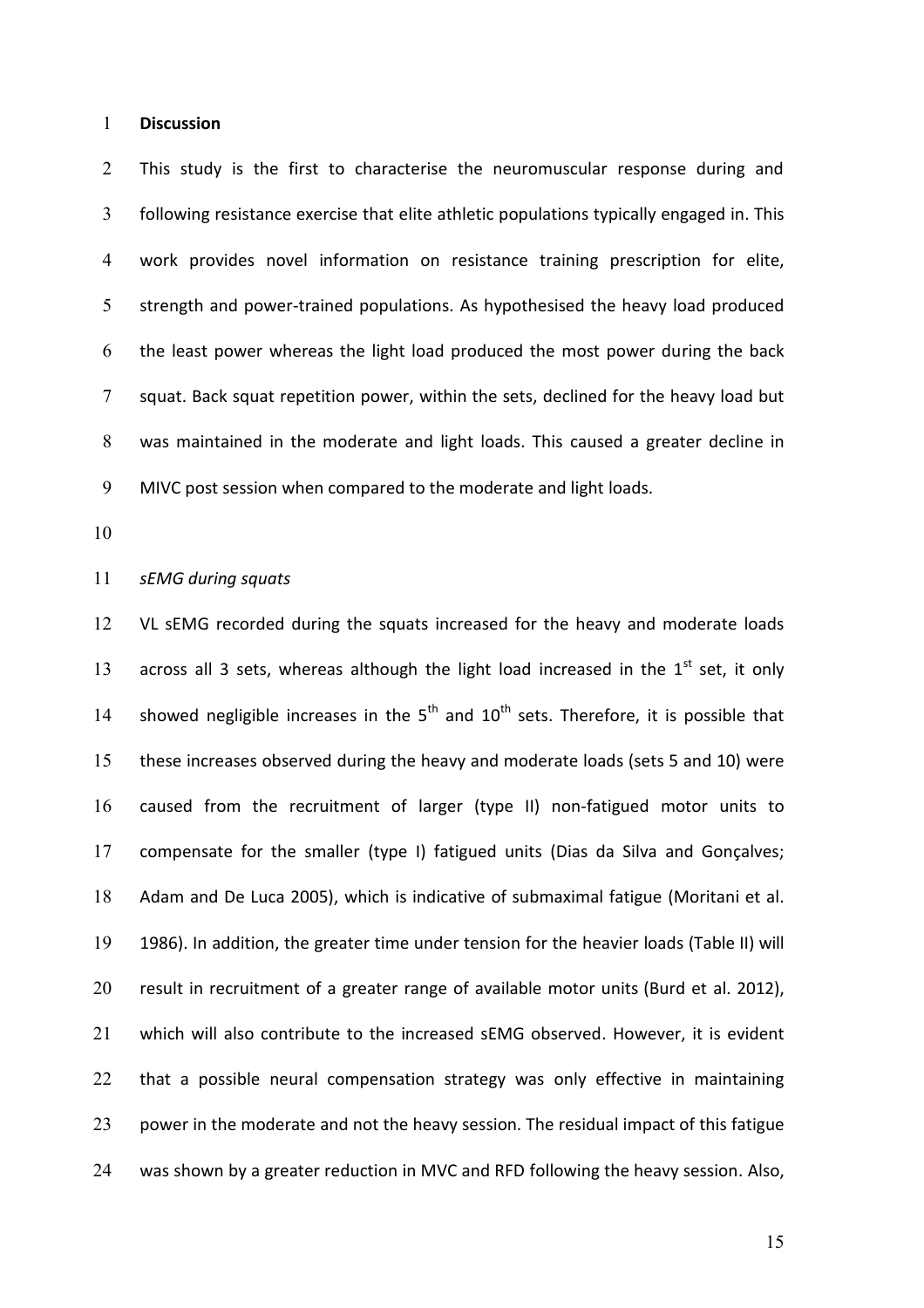the higher post-heavy session lactate suggests that metabolic factors, particularly 2 the glycolytic pathway, could have contributed to the fatigue.

#### *Muscle function tests*

Firstly, there was evidence of peripheral fatigue following the heavy and moderate load sessions as Pt declined, whereas it was maintained following the light load. These reductions would likely have been derived from post-synaptic events such as an inhibition of the excitation-contraction coupling process (Hill et al. 2001). However, evoked twitch force values were small, relative to MVC, which limit conclusions based upon these findings but may be indicative of the highly trained status of the subjects (Garland et al. 2003). Secondly, no differences in CAR were shown across loads, therefore minimal central activation failure was responsible for the fatigue following the heavy load (Kent-Braun 1999). Thirdly, despite a greater reduction in MIVC following the heavy load, there was no difference for sEMG (recorded during MVC) across the loads. This is somewhat contradictory given the findings during the back squat, however MIVC is representative of a maximal force task as opposed to functional back squat, which is a submaximal position task. These differences are likely to produce very diverse excitatory and inhibitory input into the motor neurons of the spinal cord, which can result in altered neuromuscular recruitment strategies (Hunter et al 2004). Nevertheless, the increased decline in MIVC following the heavy load was caused by more peripheral post-synaptic factors, 22 rather than reduced neural input. This might be an important consideration for 23 Concurrent training" plans shortly after a heavy load strength session such as this. 24 One other factor that could explain these observations is that this population was a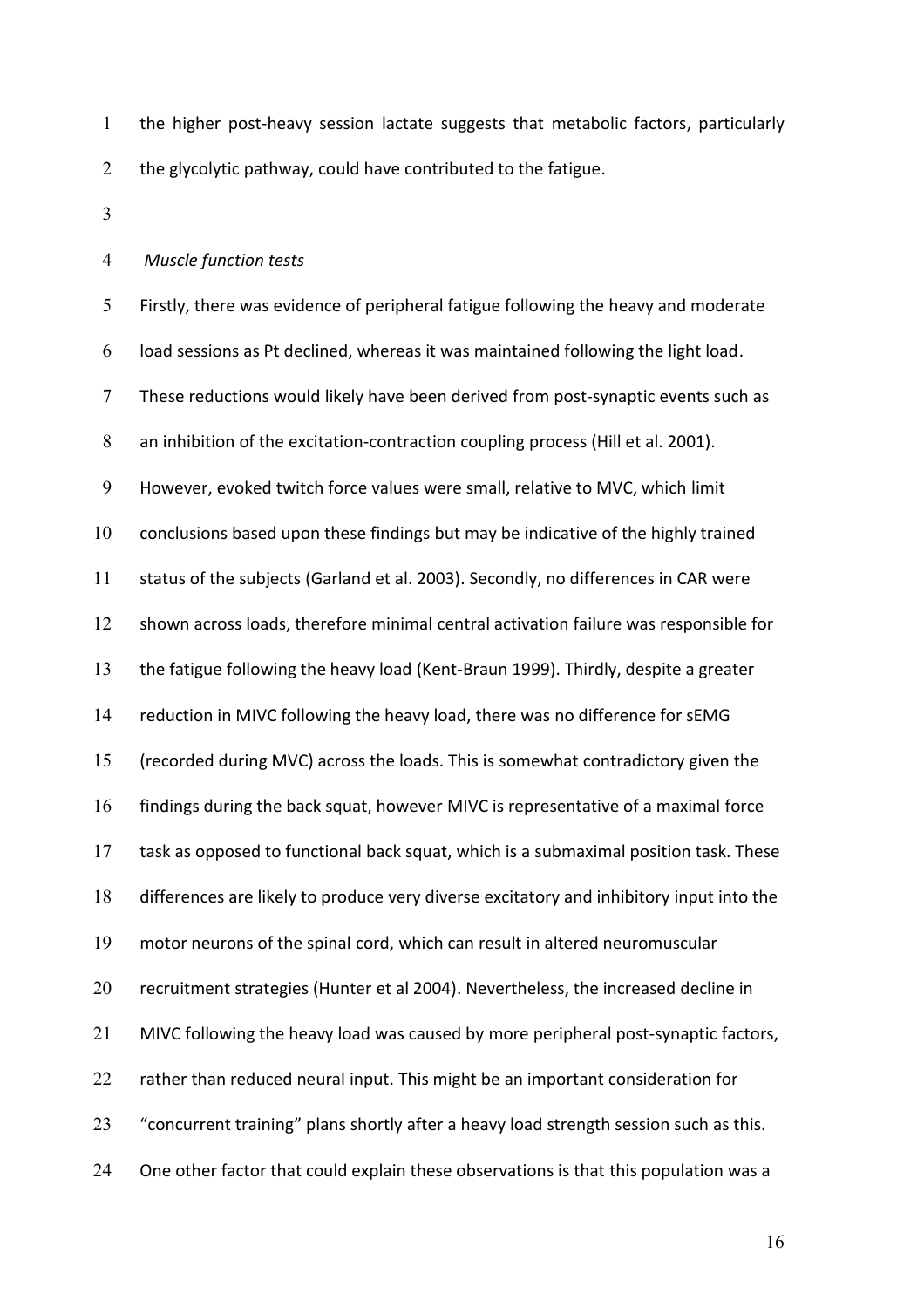highly trained, elite athletic population and conceivably the physiological responses

2 and recovery could be faster than other populations described in the literature.

*Summary*

5 This study has shown that during the heavy back squat load the subjects' were unable to maintain the initial barbell velocity, as the repetitions and sets progressed. Whereas, during the light and moderate loads, the participants managed to successfully maintain velocity throughout all the sets. We therefore propose that during the moderate and light loads, the participants were able to employ a pacing strategy (Foster et al. 1994; St Clair Gibson and Noakes 2004), whereas during the heavy load they were not. Nevertheless, it has been well established that weight-training interventions are highly specific (Stone and Stone 2013), i.e. to achieve strength gains, to improve power, and so on. However, many elite athletic programmes require adaptations of both factors to achieve performance gains. Therefore, the medium load would be the optimal intervention as it produced increased neuromuscular recruitment, which is necessary for both strength and power adaptations (Takarada et al. 2000), but without the onset of appreciable fatigue.

#### **Conclusions**

This study has shown in a group of elite track and field athletes that heavy load explosive squat exercise increases neuromuscular recruitment, but fails to maintain power, thereby resulting in residual, peripheral fatigue. Conversely, the medium load also increased neuromuscular recruitment but was successful in maintaining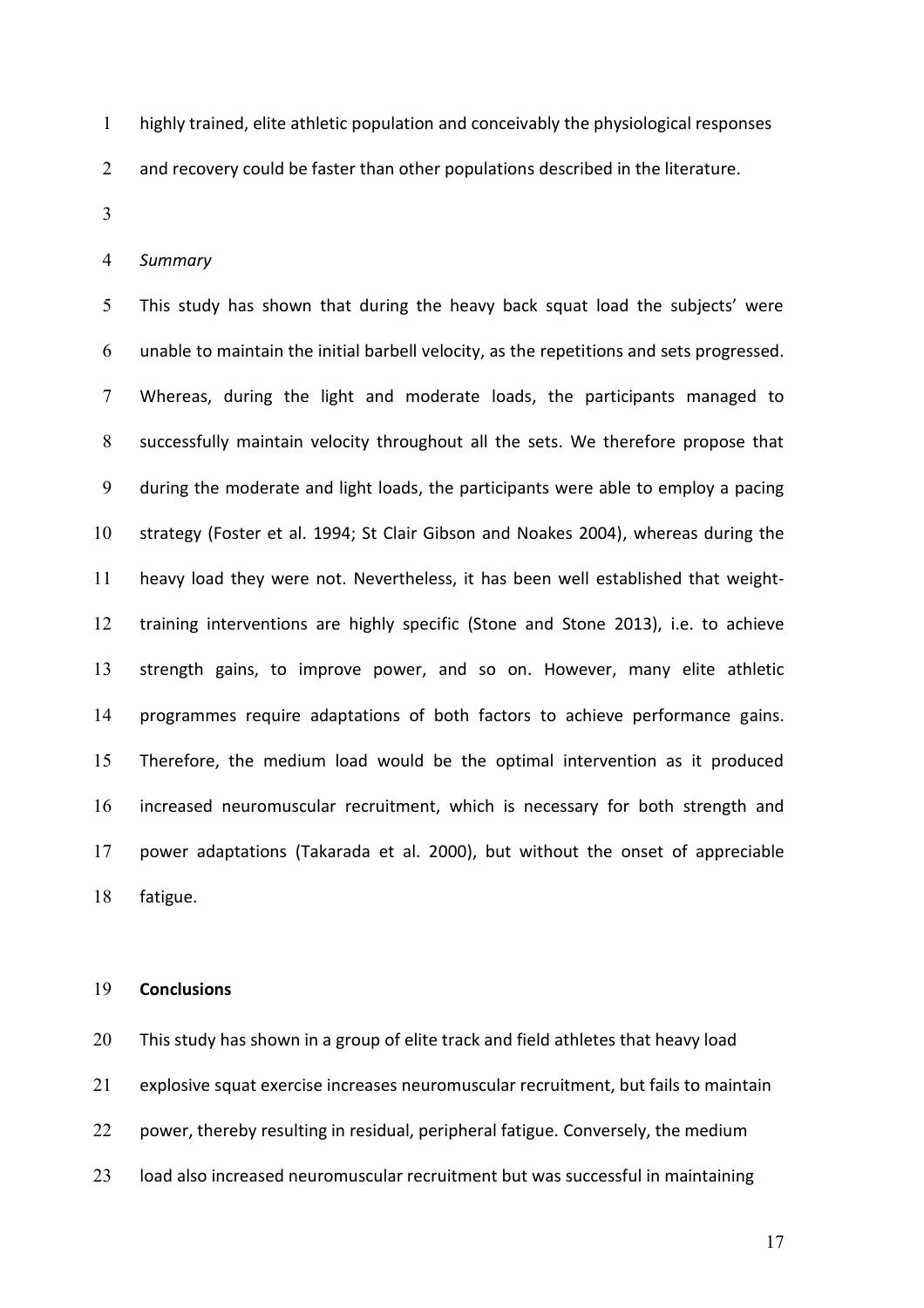power to produce less residual fatigue. The light load did not increase neuromuscular recruitment and maintained power, but completely avoided any residual fatigue. Therefore, athletes, coaches and practitioners seeking to bring about an adaptive response in both strength and power, the medium load (75% of heavy system mass load) is recommended to provide the necessary neuromuscular stimulus with less residual fatigue. Further investigations, that also measure contributions from hip muscles, are required to directly link the within-session neuromuscular responses to chronic strength or power adaptations. **Perspective**  Back squat exercise is a routinely used resistance exercise to develop both strength 12 and power in elite athletes, however there are no data that describe the physiological consequences of this activity. This is the first study in an elite group of athletes to characterise these acute neuromuscular responses of explosive back squat exercise performed with 3 different loads, to specifically produce 3 different

power outputs. The range of measures, conducted in well controlled conditions

substantially further our understanding of the physiological consequences for this

exercise mode in this elite athletic population (Campos et al. 2002; Burd et al. 2012).

The study provides critical information for athletes, coaches and practitioners

20 seeking to use back squat interventions on elite athletes to obtain stimulation of the

neuromuscular system; furthermore, it also provides critical information for exercise

22 prescription and in particular consideration for implications of on concurrent

training.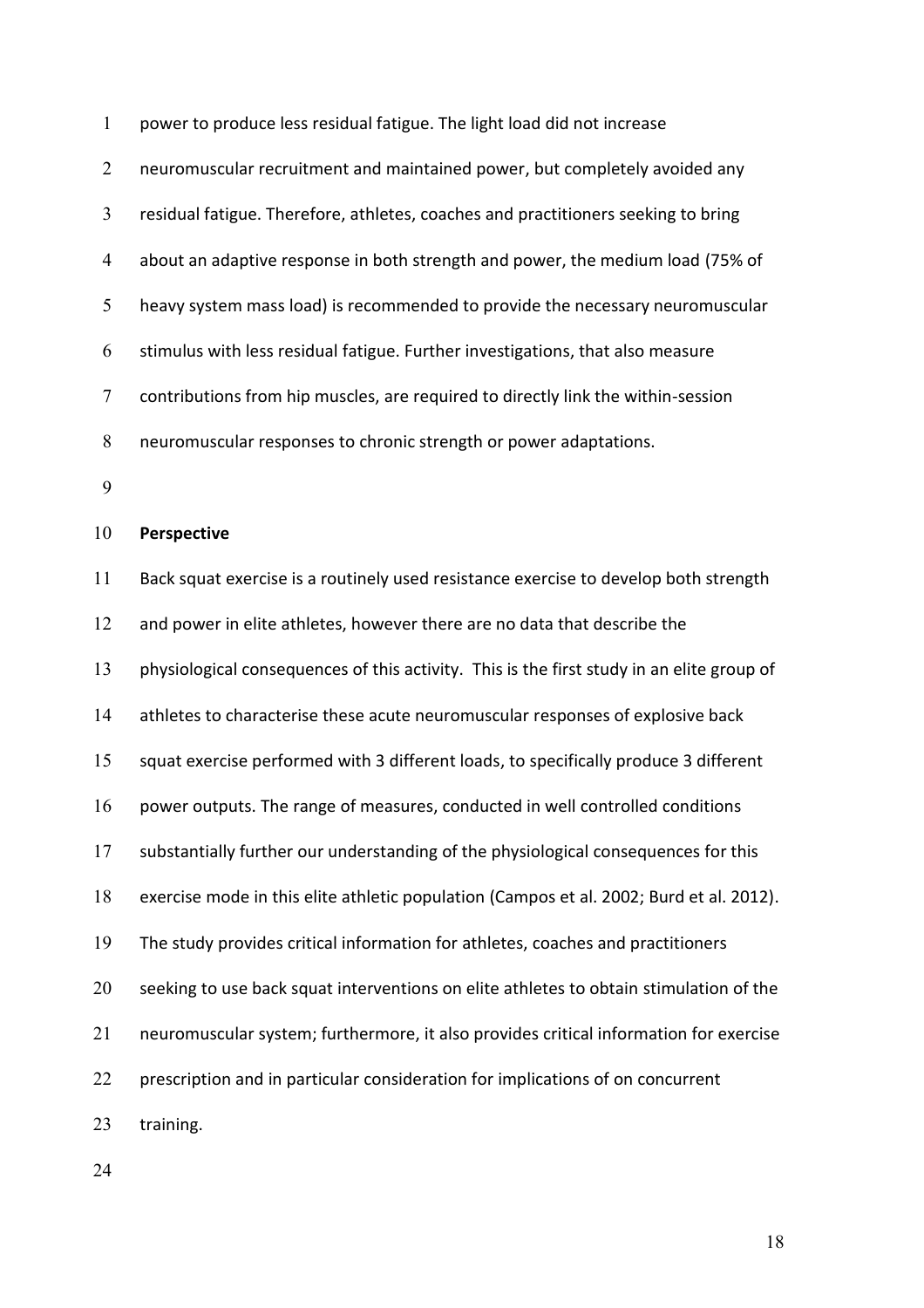# **Acknowledgements**

- 2 UK Sport's Graduate Innovations Programme for funding the research programme.
- Professor Christian Cook (UK Sport, Research & Innovation Consultant).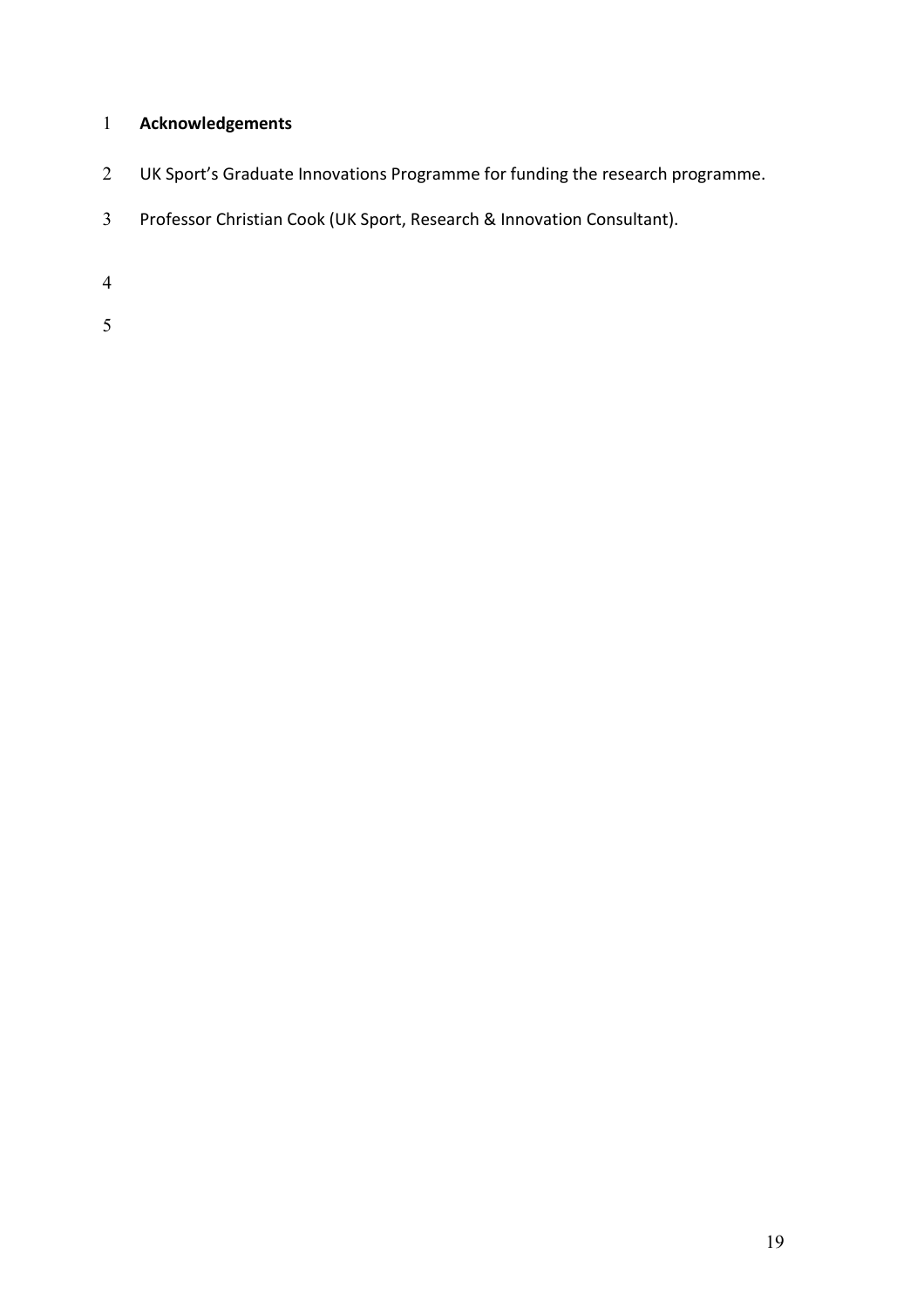## **References**

- 
- Aagaard P, Simonsen EB, Andersen JL, Magnusson P, Dyhre-Poulsen P. Increased rate of force development and neural drive of human skeletal muscle following resistance training. J. Appl. Physiol. 2002 Oct;93(4):1318–26. Adam A, De Luca CJ. Firing rates of motor units in human vastus lateralis muscle during fatiguing isometric contractions. J. Appl. Physiol. 2005 Jul;99(1):268–80. Ahtiainen JP, Häkkinen K. Strength athletes are capable to produce greater muscle activation and neural fatigue during high-intensity resistance exercise than nonathletes. J. Strength Cond. Res. 2009 Jul;23(4):1129–34. Allen DG, Lamb GD, Westerblad H. Skeletal muscle fatigue: cellular mechanisms. Physiol. Rev. 2008 Jan;88(1):287–332. Behm DG, Sale DG. Intended rather than actual movement velocity determines velocity-specific training response. J. Appl. Physiol. 1993 Jan;74(1):359–68. Blackburn JT, Bell DR, Norcross MF, Hudson JD, Engstrom LA. Comparison of hamstring neuromechanical properties between healthy males and females and the influence of musculotendinous stiffness. J. Electromyogr. Kinesiol. 2009 Oct;19(5):e362–9. 19 Borg GA. Perceived exertion: a note on "history" and methods. Med. Sci. Sports. 1973 Jan;5(2):90–3. Brandon R, Howatson G, Hunter A. Reliability of a combined biomechanical and surface electromyographical analysis system during dynamic barbell squat exercise. J. Sports Sci. 2011 Oct;29(13):1389–97. Burd NA, Andrews RJ, West DWD, Little JP, Cochran AJR, Hector AJ, et al. Muscle time under tension during resistance exercise stimulates differential muscle protein sub-fractional synthetic responses in men. J. Physiol. 2012 Jan 15;590(Pt 2):351–62. Campos GER, Luecke TJ, Wendeln HK, Toma K, Hagerman FC, Murray TF, et al. Muscular adaptations in response to three different resistance-training regimens: specificity of repetition maximum training zones. Eur. J. Appl. Physiol. 2002 Nov;88(1-2):50–60. Cronin JB, McNair PJ, Marshall RN. The role of maximal strength and load on initial power production. Med. Sci. Sports Exerc. 2000 Oct;32(10):1763–9. Cronin JB, McNair PJ, Marshall RN. Force-velocity analysis of strength-training techniques and load: implications for training strategy and research. J. Strength
- Cond. Res. 2003 Feb;17(1):148–55.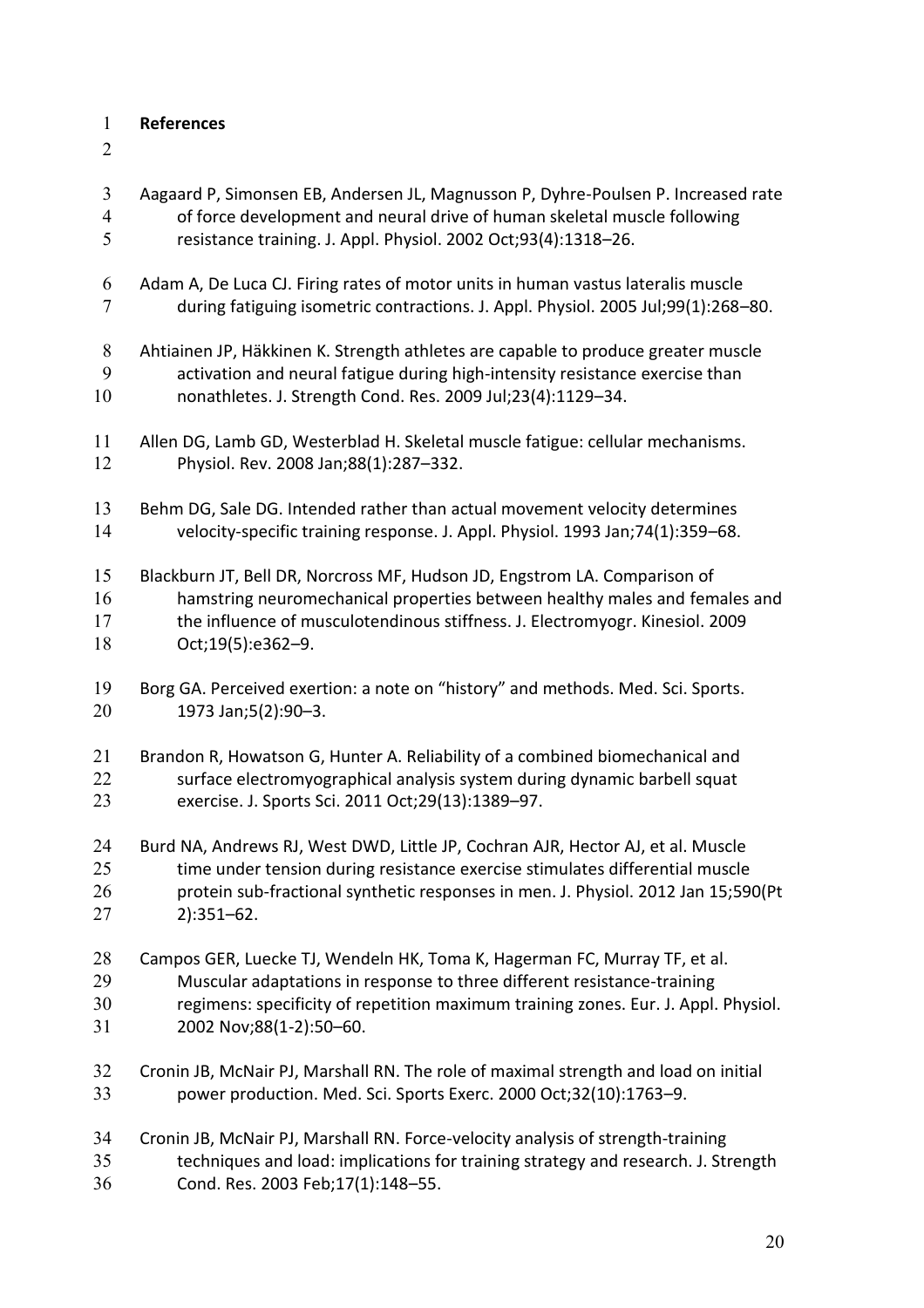- De Luca CJ. The use of Surface Electromyography in Biomechanics. J. Appl. Biomech. 1997;13(2):135–63.
- Dias da Silva SR, Gonçalves M. Dynamic and isometric protocols of knee extension: effect of fatigue on the EMG signal. Electromyogr. Clin. Neurophysiol. 46(1):35– 42.
- Garland SJ, Walton D, Ivanova TD. Effect of force level and training status on contractile properties following fatigue. Can. J. Appl. Physiol. 2003 Feb;28(1):93–101.
- Gearhart RE, Goss FL, Lagally KM, Jakicic JM, Gallagher J, Robertson RJ. Standardized scaling procedures for rating perceived exertion during resistance exercise. J. Strength Cond. Res. 2001 Aug;15(3):320–5.
- González-Izal M, Malanda A, Navarro-Amézqueta I, Gorostiaga EM, Mallor F, Ibañez 13 J, et al. EMG spectral indices and muscle power fatigue during dynamic contractions. J. Electromyogr. Kinesiol. 2010 Apr;20(2):233–40.
- Häkkinen K. Neuromuscular fatigue in males and females during strenuous heavy resistance loading. Electromyogr. Clin. Neurophysiol. 1994 Jun;34(4):205–14.
- Hassani A, Patikas D, Bassa E, Hatzikotoulas K, Kellis E, Kotzamanidis C. Agonist and antagonist muscle activation during maximal and submaximal isokinetic fatigue tests of the knee extensors. J. Electromyogr. Kinesiol. 2006 Dec;16(6):661–8.
- 20 Hill CA, Thompson MW, Ruell PA, Thom JM, White MJ. Sarcoplasmic reticulum function and muscle contractile character following fatiguing exercise in humans. J. Physiol. 2001 Mar 15;531(Pt 3):871–8.
- Kent-Braun JA. Central and peripheral contributions to muscle fatigue in humans during sustained maximal effort. Eur. J. Appl. Physiol. Occup. Physiol. 1999 Jun;80(1):57–63.
- Kent-Braun JA, Le Blanc R. Quantitation of central activation failure during maximal voluntary contractions in humans. Muscle Nerve. 1996 Jul;19(7):861–9.
- Lattier G, Millet GY, Martin A, Martin V. Fatigue and recovery after high-intensity exercise part I: neuromuscular fatigue. Int. J. Sports Med. 2004 Aug;25(6):450– 6.
- Markovic G, Dizdar D, Jukic I, Cardinale M. Reliability and factorial validity of squat and countermovement jump tests. J. Strength Cond. Res. 2004 Aug;18(3):551– 5.
- Moritani T, Muro M, Nagata A. Intramuscular and surface electromyogram changes during muscle fatigue. J. Appl. Physiol. 1986 Apr;60(4):1179–85.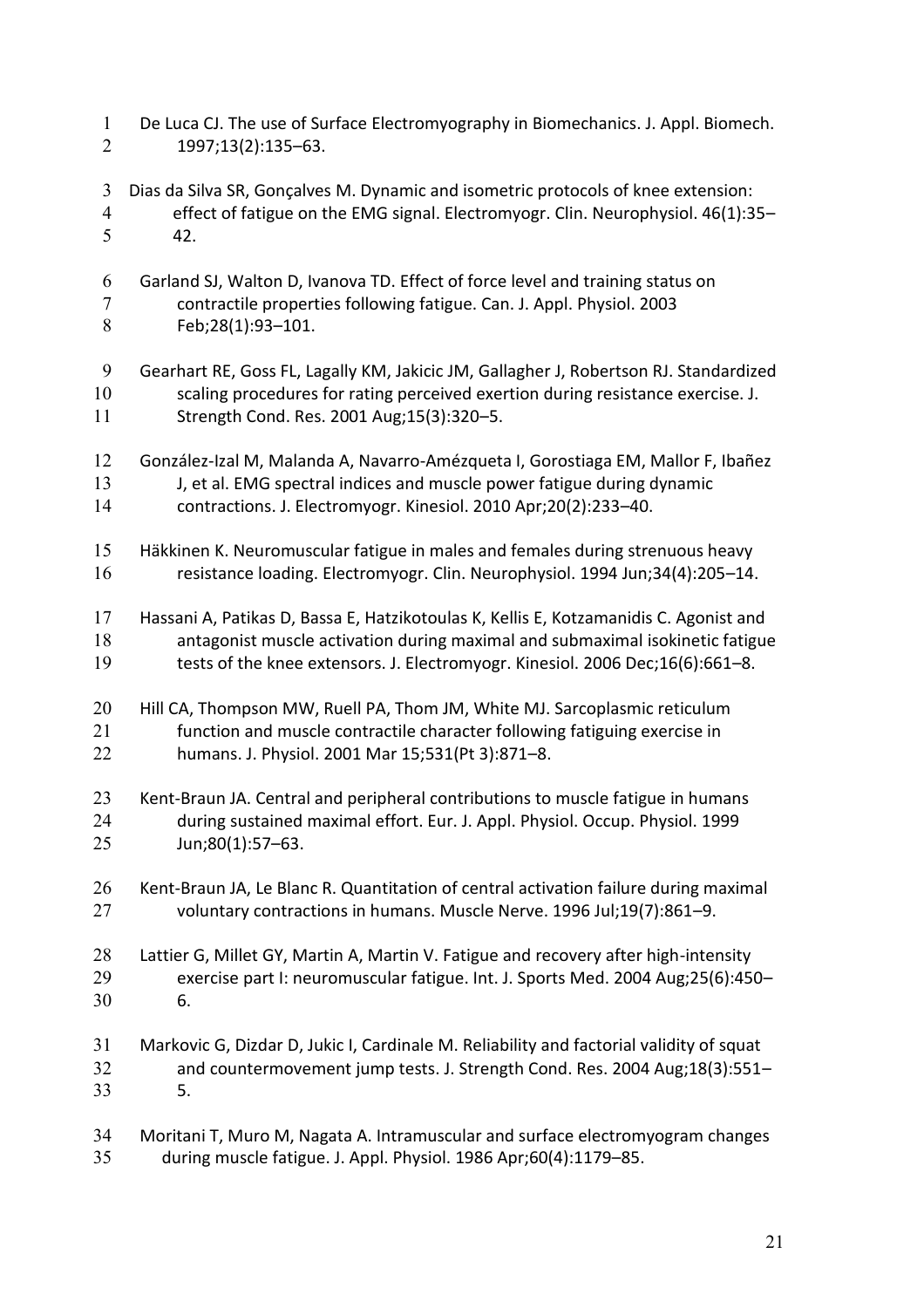|   | Moss BM, Refsnes PE, Abildgaard A, Nicolaysen K, Jensen J. Effects of maximal effort |
|---|--------------------------------------------------------------------------------------|
|   | strength training with different loads on dynamic strength, cross-sectional area,    |
| 3 | load-power and load-velocity relationships. Eur. J. Appl. Physiol. Occup. Physiol.   |
| 4 | 1997 Jan; 75(3): 193-9.                                                              |

- Newton RU, Murphy AJ, Humphries BJ, Wilson GJ, Kraemer WJ, Häkkinen K. Influence of load and stretch shortening cycle on the kinematics, kinetics and muscle activation that occurs during explosive upper-body movements. Eur. J. Appl. Physiol. Occup. Physiol. 1997 Jan;75(4):333–42.
- Nocella M, Colombini B, Benelli G, Cecchi G, Bagni MA, Bruton J. Force decline during fatigue is due to both a decrease in the force per individual cross-bridge and the number of cross-bridges. J. Physiol. 2011 Jul 1;589(Pt 13):3371–81.
- Nybo L, Nielsen B. Hyperthermia and central fatigue during prolonged exercise in humans. J. Appl. Physiol. 2001 Sep;91(3):1055–60.
- Pincivero DM, Gandhi V, Timmons MK, Coelho AJ. Quadriceps femoris electromyogram during concentric, isometric and eccentric phases of fatiguing dynamic knee extensions. J. Biomech. 2006 Jan;39(2):246–54.
- Schmidtbleicher D. Training for power events. London: Blackwell; 1992.
- Scott KL & Guillermo JM. Biomechanics of Human Movement. In: Jeff CT, E BL, editors. Cond. Strength Hum. Perform. 2nd ed. Philadelphia: Lippincott Williams & Williams; 2013. p. 82–108.
- Shimano T, Kraemer WJ, Spiering BA, Volek JS, Hatfield DL, Silvestre R, et al. Relationship between the number of repetitions and selected percentages of one repetition maximum in free weight exercises in trained and untrained men. J. Strength Cond. Res. 2006 Nov;20(4):819–23.
- Smilios I, Häkkinen K, Tokmakidis SP. Power output and electromyographic activity during and after a moderate load muscular endurance session. J. Strength Cond. Res. 2010 Aug;24(8):2122–31.
- Søgaard K, Gandevia SC, Todd G, Petersen NT, Taylor JL. The effect of sustained low-intensity contractions on supraspinal fatigue in human elbow flexor muscles. J. Physiol. 2006 Jun 1;573(Pt 2):511–23.
- Stone MH & Stone ME. Strength and Conditioning for Sport. In: TJ C, LE B, editors. Cond. Strength Hum. Perform. Second. Philadelphia: Lippincott Williams & Williams; 2013. p. 346–63.
- Takarada Y, Takazawa H, Sato Y, Takebayashi S, Tanaka Y, Ishii N. Effects of resistance exercise combined with moderate vascular occlusion on muscular function in humans. J. Appl. Physiol. 2000 Jun;88(6):2097–106.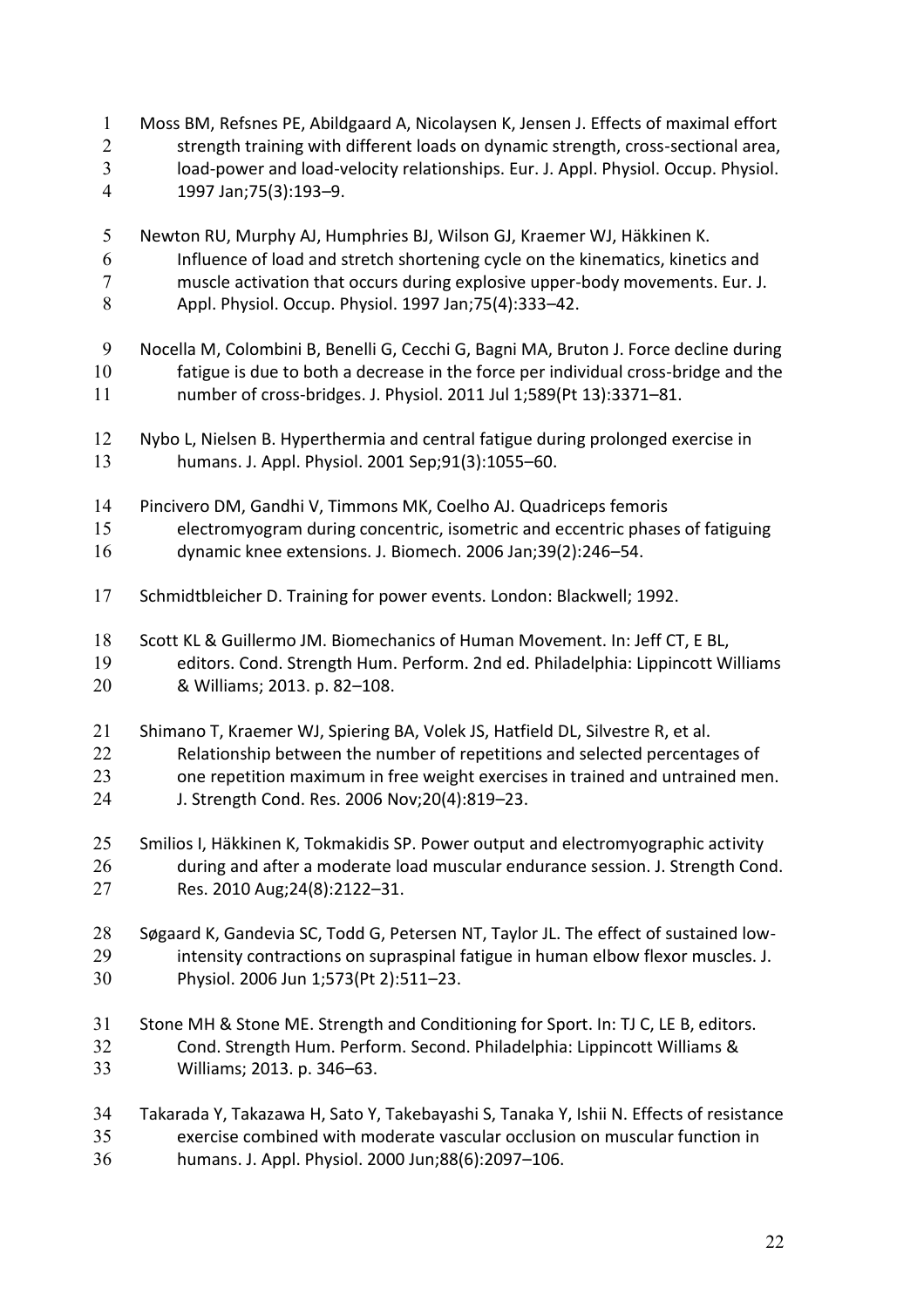| $\mathbf{1}$<br>$\overline{2}$<br>$\overline{3}$ | Weir JP, Keefe DA, Eaton JF, Augustine RT, Tobin DM. Effect of fatigue on hamstring<br>coactivation during isokinetic knee extensions. Eur. J. Appl. Physiol. Occup.<br>Physiol. 1998 Nov; 78(6): 555-9.                                                                   |  |
|--------------------------------------------------|----------------------------------------------------------------------------------------------------------------------------------------------------------------------------------------------------------------------------------------------------------------------------|--|
| $\overline{4}$<br>5<br>6<br>$\overline{7}$       | Zatsiorsky, V. M., Seluyanov, V. N., & Chugunova L. In-vivo body segment inertial<br>parameter determination using a gamma-scanner method. Biomechancis Hum.<br>Mov. Appl. Rehabil. Sport. Ergon. ed. N Berme A Cappuzo. Worthington OH:<br>Bertec Corp; 1990. p. 186-202. |  |
| $8\,$<br>9<br>10                                 | Zory R, Weist R, Malakieh J, Grenier S. Thigh muscles' responses caused by a single<br>combined aerobic and resistance training session in healthy young men. Int. J.<br>Sports Med. 2010 May;31(5):311-8.                                                                 |  |
| 11                                               |                                                                                                                                                                                                                                                                            |  |
| 12                                               |                                                                                                                                                                                                                                                                            |  |
| 13                                               |                                                                                                                                                                                                                                                                            |  |
| 14                                               |                                                                                                                                                                                                                                                                            |  |
| 15                                               |                                                                                                                                                                                                                                                                            |  |
| 16                                               |                                                                                                                                                                                                                                                                            |  |
| 17                                               |                                                                                                                                                                                                                                                                            |  |
| 18                                               |                                                                                                                                                                                                                                                                            |  |
| 19                                               |                                                                                                                                                                                                                                                                            |  |
| 20                                               |                                                                                                                                                                                                                                                                            |  |
| 21                                               |                                                                                                                                                                                                                                                                            |  |
| 22                                               |                                                                                                                                                                                                                                                                            |  |
| 23                                               |                                                                                                                                                                                                                                                                            |  |
| 24                                               |                                                                                                                                                                                                                                                                            |  |
| 25                                               |                                                                                                                                                                                                                                                                            |  |
| 26                                               |                                                                                                                                                                                                                                                                            |  |
| 27                                               |                                                                                                                                                                                                                                                                            |  |
| 28                                               |                                                                                                                                                                                                                                                                            |  |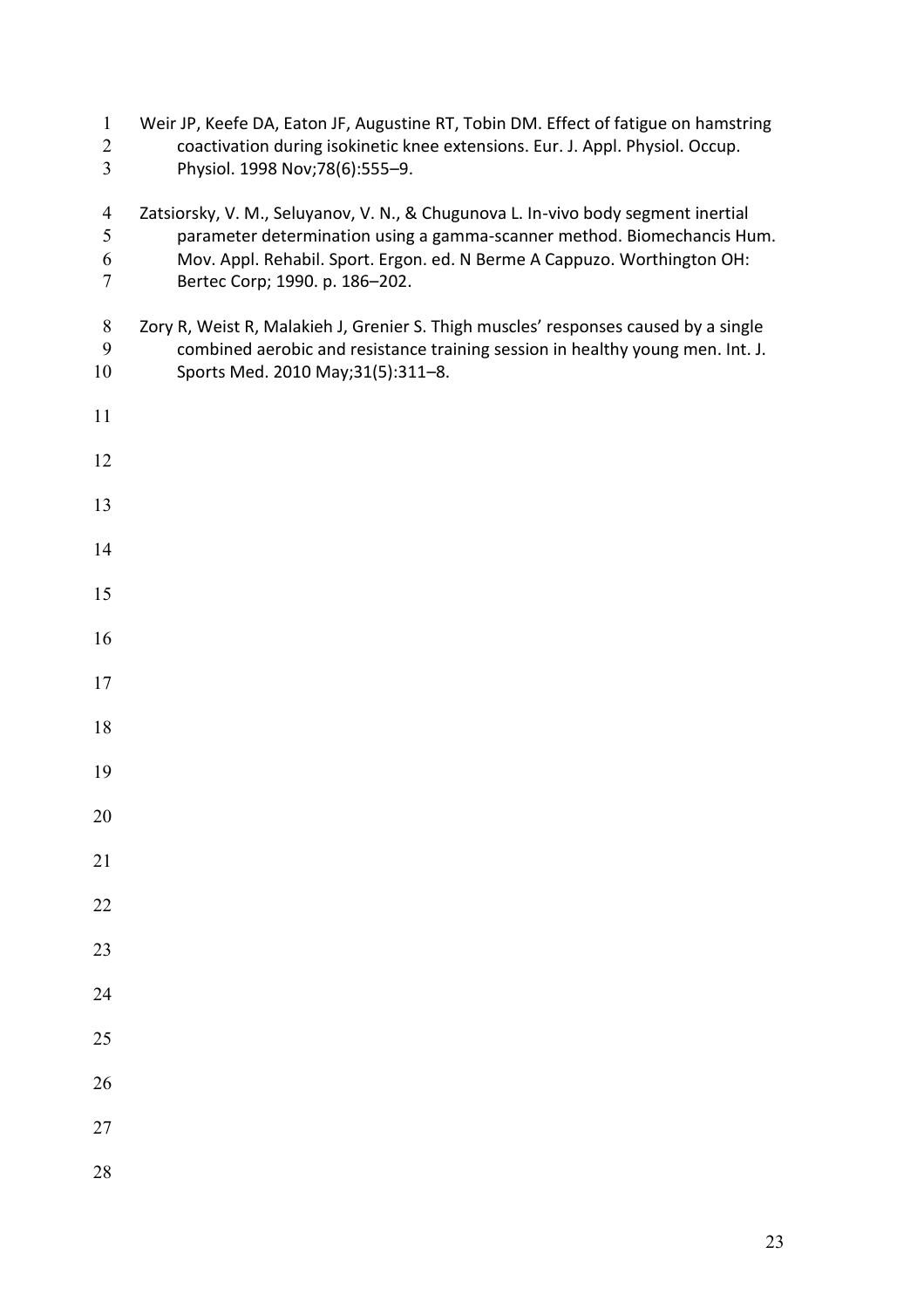# 1 **Tables**

# 2

# 3

5

# 4 **Table I. Descriptive data of the subjects' physical characteristics.**

| Age (years) | Body mass (kg) | Vertical Jump<br>Performance (cm) | Squat 1 Repetition<br>Maximum Load<br>(kg) | Isometric MVC knee<br>extension force (N) |
|-------------|----------------|-----------------------------------|--------------------------------------------|-------------------------------------------|
| $26 \pm 3$  | $86.0 \pm 13$  | $51 \pm 5$                        | $152 \pm 26$                               | $1175 \pm 200$                            |

- 6 Values are given as mean  $\pm$  SD, n = 10.
- 7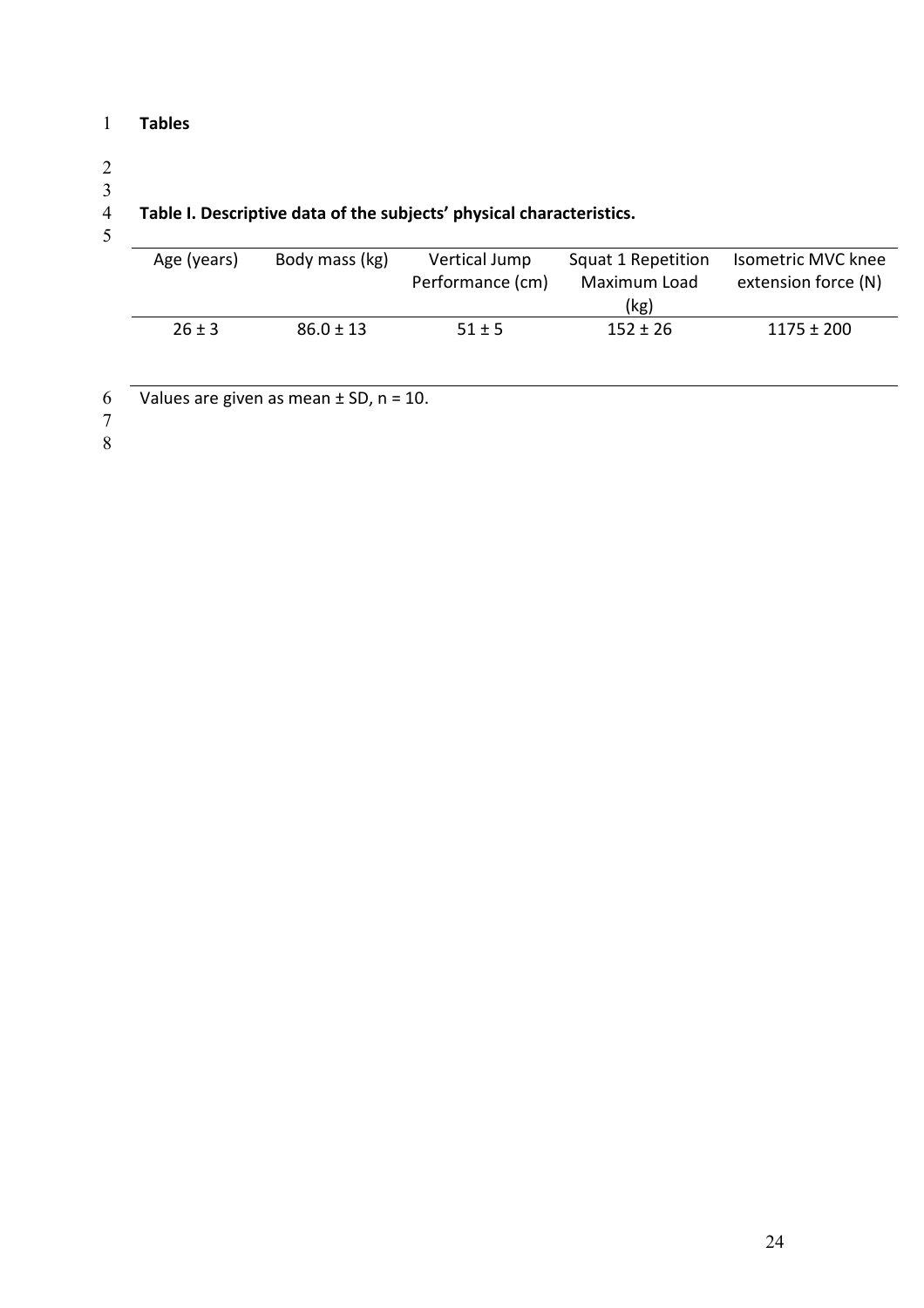3

# 1 **Table II. Power, impulse and repetition duration for set 1, 5 & 10 and total work for**  2 **all sets during heavy, moderate and light sessions**

|                           |        | Heavy           | Moderate       | Light          |
|---------------------------|--------|-----------------|----------------|----------------|
| Power $(W)$ **            | Set 1  | $1194 \pm 203$  | $1890 \pm 344$ | $2385 \pm 299$ |
|                           | Set 5  | $1025 \pm 215*$ | $1964 \pm 340$ | $2509 \pm 369$ |
|                           | Set 10 | $945 \pm 218*$  | $1932 \pm 301$ | $2475 \pm 348$ |
| Impulse $(N.s)**$         | Set 1  | $5349 \pm 755$  | $3327 \pm 756$ | $1064 \pm 125$ |
|                           | Set 5  | $5601 \pm 687$  | $3194 \pm 451$ | $1107 \pm 157$ |
|                           | Set 10 | $5723 \pm 796$  | $3277 \pm 433$ | $1102 \pm 122$ |
| Repetition duration (s)** | Set 1  | $2.6 \pm 0.2$   | $2.1 \pm 0.3$  | $0.6 \pm 0.1$  |
|                           | Set 5  | $2.8 \pm 0.2$   | $2.0 \pm 0.1$  | $0.7 \pm 0.1$  |
|                           | Set 10 | $2.9 \pm 0.2*$  | $2.1 \pm 0.2$  | $0.7 \pm 0.1$  |

4 Values given as repetition mean  $\pm$  SD, n = 10.  $*$  Significantly different Power and

5 Repetition duration, p<0.05, compared to set 1 within Heavy session. \*\* Significant

6 differences in Power, Impulse and Repetition duration between sessions, p<0.001.

7

8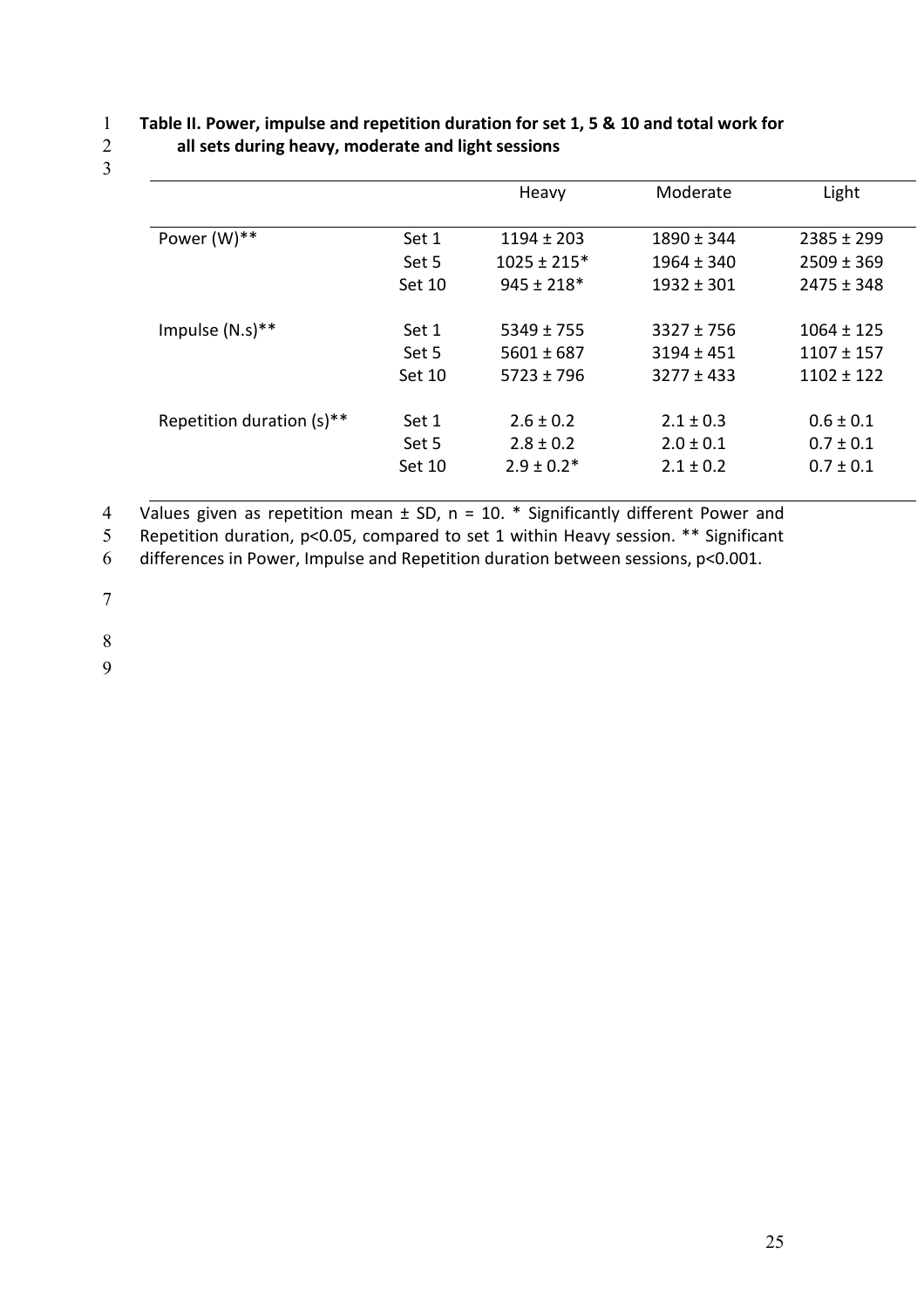## 1 **Table III. Pre, mid and post session assessment values from heavy, moderate and**  2 **light squat sessions.**

3

|                         |      | Heavy              | Moderate           | Light              |
|-------------------------|------|--------------------|--------------------|--------------------|
|                         |      |                    |                    |                    |
| $MVC(N)$ \$#            | pre  | $1174 \pm 200$     | $1209 \pm 234$     | $1181 \pm 182$     |
|                         | mid  | $1112 \pm 163$     | $1158 \pm 233$     | $1163 \pm 173$     |
|                         | post | $1030 \pm 194$ **  | $1124 \pm 251***$  | $1155 \pm 215$     |
|                         |      |                    |                    |                    |
| RMS during MVC (%) \$   | pre  | 100                | 100                | 100                |
|                         | mid  | $96.9 \pm 12.1$    | $100.9 \pm 11.0$   | $98.9 \pm 8.8$     |
|                         | post | $92.3 \pm 14.3$    | $93.8 \pm 11.0$    | $90.8 \pm 11.8$    |
|                         |      |                    |                    |                    |
| $RFD (N.s-1)$ \$#       | pre  | $6700 \pm 912$     | $6454 \pm 822$     | $6623 \pm 1229$    |
|                         | mid  | 5162±869**         | $5778 \pm 807$ **  | 5840 ± 758**       |
|                         | post | 4872 ± 863**       | 5626 ± 1099**      | 5626±1099**        |
|                         |      |                    |                    |                    |
| RMS during RFD (%) \$   | pre  | $115.1 \pm 18.1$   | $123.4 \pm 38.3$   | $112.3 \pm 29.3$   |
|                         | mid  | $90.9 \pm 21.5$    | $114.1 \pm 37.9$   | $107.9 \pm 17.8$   |
|                         | post | $100.6 \pm 18.0$   | $105.8 \pm 26.6$   | $97.4 \pm 22.6$    |
|                         |      |                    |                    |                    |
| RFD: MVC $(s^{-1})$ \$# | pre  | $5.78 \pm 0.80$    | $5.44 \pm 0.83$    | $5.63 \pm 0.67$    |
|                         | mid  | $4.76 \pm 1.19***$ | $5.10 \pm 0.88***$ | $5.03 \pm 0.51***$ |
|                         | post | $4.85 \pm 1.08***$ | $5.08 \pm 0.71$ ** | $5.08 \pm 0.91$ ** |
|                         |      |                    |                    |                    |
| Pt $(N)$ \$#            | pre  | $33.5 \pm 21.2$    | $37.2 \pm 12.9$    | $36.0 \pm 12.8$    |
|                         | mid  | $30.1 \pm 16.6$    | $29.2 \pm 15.6$    | $31.3 \pm 12.5$    |
|                         | post | $24.1 \pm 13.8*$   | $27.1 \pm 14.8*$   | $30.4 \pm 12.8$    |
|                         |      |                    |                    |                    |
| CAR (%)                 | pre  | $94.8 \pm 2.4$     | $94.3 \pm 3.1$     | $95.6 \pm 1.8$     |
|                         | mid  | $95.3 \pm 2.3$     | $94.5 \pm 2.9$     | $96.8 \pm 1.6$     |
|                         | post | $94.8 \pm 4.2$     | $95.4 \pm 2.9$     | $96.3 \pm 1.7$     |
|                         |      |                    |                    |                    |
| CMJ Height (cm)         | pre  | $51.2 \pm 4.9$     | $50.3 \pm 5.3$     | $51.4 \pm 5.8$     |
|                         | mid  | $51.3 \pm 5.3$     | $51.1 \pm 4.5$     | $50.2 \pm 5.8$     |
|                         | post | $50.4 \pm 4.5$     | $50.4 \pm 5.4$     | $50.4 \pm 6.5$     |

4 Values given as mean ± SD pre, mid and post session, where n = 10 except for Pt and

5 CAR where n = 8. Normalised RMS values are for the *vastus lateralis* relative to pre

6 session RMS amplitude during MVC. \$ Significant time effect from pre to post, 7 p<0.01. # Significant interaction between load and pre to post session, p<0.01 Within 8 session *post hoc* significant difference compared to pre-session values, \* p<0.01 and

10

11

<sup>9</sup> \*\* p<0.001.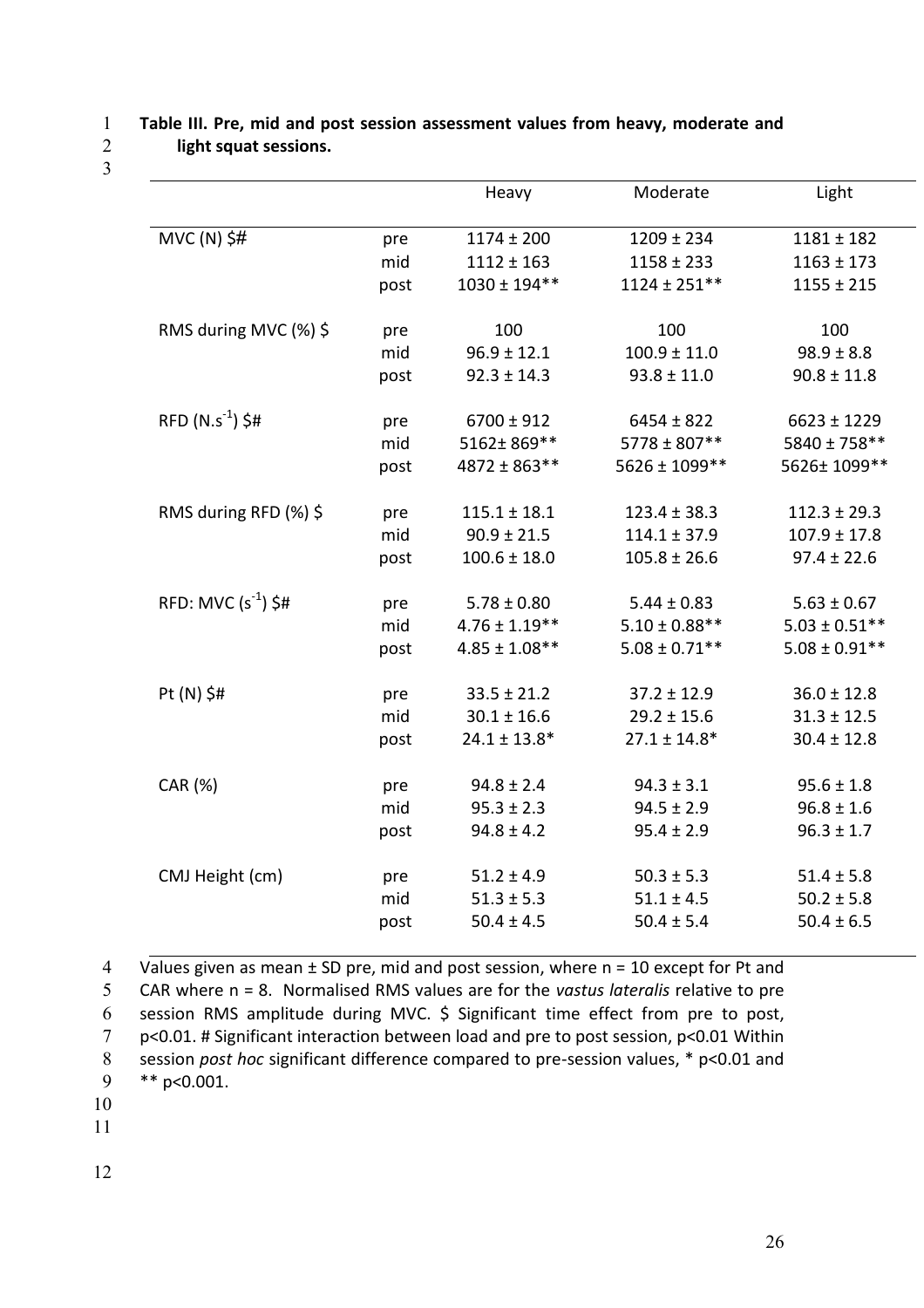| $\mathbf{1}$   |                                                                                          |
|----------------|------------------------------------------------------------------------------------------|
| $\overline{2}$ | <b>Figures</b>                                                                           |
| 3              |                                                                                          |
| $\overline{4}$ | Figure 1 Timed summary of the Heavy, Moderate and Light High Intensity Squat             |
| 5              | Trials (T/C = testosterone and cortisol saliva samples, Lactate = blood lactate          |
| 6              | samples, Pt = evoked quadriceps twitch force, MVC = knee extension isometric             |
| $\overline{7}$ | maximal voluntary force, CAR = central activation ratio, CMJ = vertical jump height)     |
| $8\,$          |                                                                                          |
| 9              | Figure 2 A) VL RMS amplitude and B) power, relative to repetition one (%) within         |
| 10             | sets 1, 5 and 10 of heavy, moderate and light sessions. Values given are the mean ±      |
| 11             | SD relative to repetition one of each set, $n = 11$ . A) VL RMS amplitude * post hoc     |
| 12             | significant difference p<0.01 between repetitions 1 and 5 during heavy and               |
| 13             | moderate sessions. B) Repetition Power ** post hoc significant difference p<0.001        |
| 14             | between repetitions 1 and 5 during set 5 and between repetitions 1 and 4 & 5 of set      |
| 15             | 10 of the heavy session                                                                  |
| 16             |                                                                                          |
| 17             | Figure 3 Relative change in A) RFD and B) MVC, expressed relative to pre-session         |
| 18             | values across heavy, moderate and light sessions, values given as mean $\pm$ SD, n = 10. |
| 19             | * Significant difference between post-session values (p<0.01)                            |
| 20             |                                                                                          |
| 21             |                                                                                          |
|                |                                                                                          |
| 22             |                                                                                          |
| 23             |                                                                                          |
| 24<br>25       |                                                                                          |
| 26             |                                                                                          |
| 27             |                                                                                          |
| 28             |                                                                                          |
| 29             |                                                                                          |
| 30             |                                                                                          |
| 31             |                                                                                          |
| 32             |                                                                                          |
| 33             |                                                                                          |
| 34             |                                                                                          |
| 35             |                                                                                          |
| 36             |                                                                                          |
| 37             |                                                                                          |
| 38             |                                                                                          |
| 39             |                                                                                          |
| 40             |                                                                                          |
| 41             |                                                                                          |
| 42             |                                                                                          |
| 43             |                                                                                          |
| 44             |                                                                                          |
| 45             |                                                                                          |
| 46             |                                                                                          |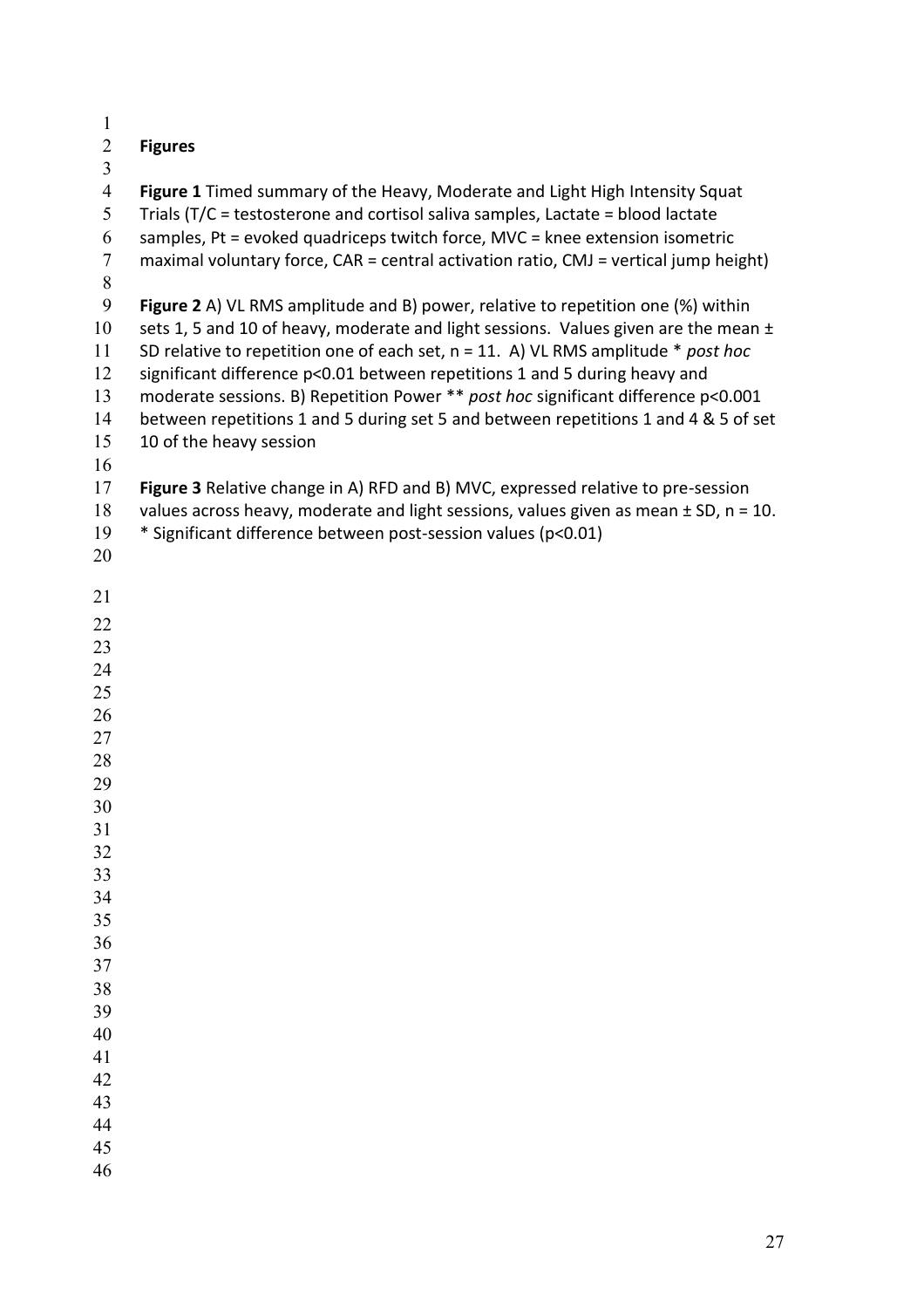

3 **Figure 1**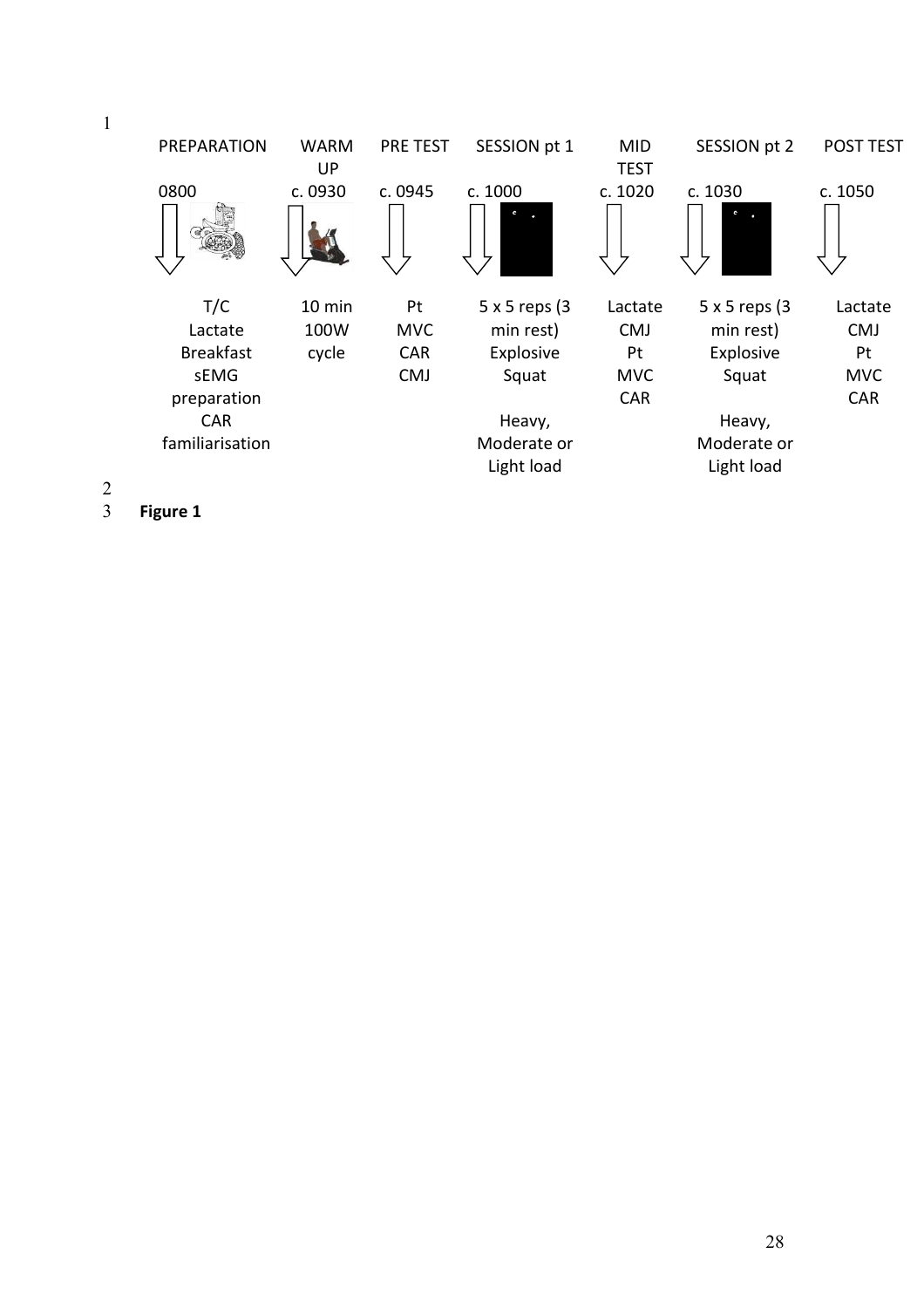

- 
- 
- 
-